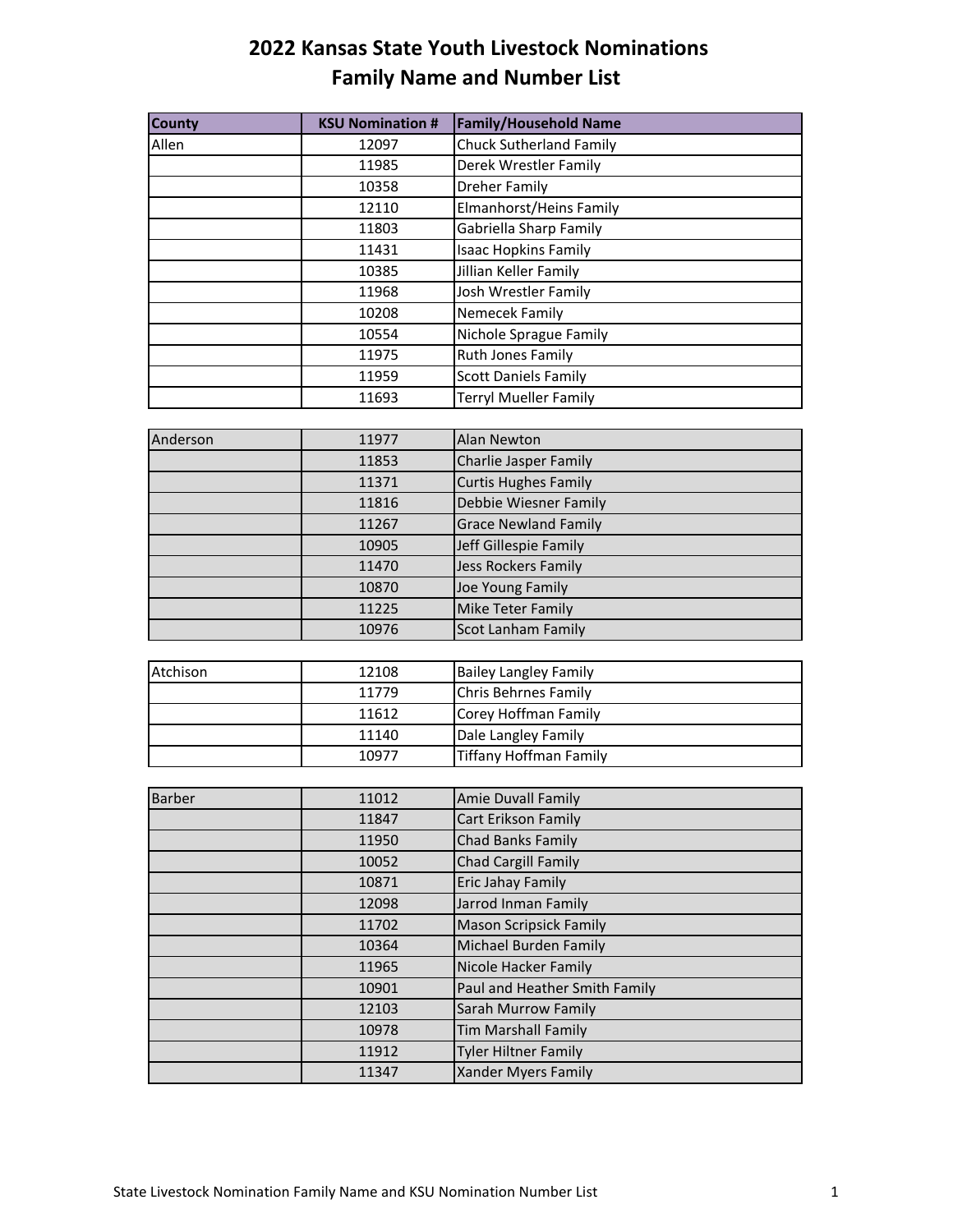| <b>County</b> | <b>KSU Nomination #</b> | <b>Family/Household Name</b> |
|---------------|-------------------------|------------------------------|
| <b>Barton</b> | 11480                   | Doug Ferguson Family         |
|               | 10728                   | <b>Hicks Family</b>          |
|               | 10936                   | Sherri Brantley Family       |

| Bourbon | 11826 | <b>Addison Metcalf Family</b> |
|---------|-------|-------------------------------|
|         | 11684 | Autumn Kimrey Family          |
|         | 10411 | <b>Bill Pitts Family</b>      |
|         | 10102 | <b>Brent Emmerson Family</b>  |
|         | 10495 | <b>Clay Brillhart</b>         |
|         | 10912 | <b>Crystal Farms Family</b>   |
|         | 11256 | <b>Gary Palmer Family</b>     |
|         | 11542 | Jake Gross Family             |
|         | 12029 | John Snyder Family            |
|         | 10935 | <b>Kristy Beene Family</b>    |
|         | 11942 | <b>Nading Family</b>          |
|         | 11653 | <b>Scott Sutton Family</b>    |
|         | 10673 | Shayln Crossland Family       |

| Brown | 11473 | Andy Grathwohl Family      |
|-------|-------|----------------------------|
|       | 11836 | Carolyn Schuetz Family     |
|       | 11489 | Dan Kopp Family            |
|       | 11792 | Jesse Ploeger Family       |
|       | 11609 | Jim Wolney Family          |
|       | 11315 | Joel & Becky Bacon Family  |
|       | 10038 | <b>Kacey Rieger Family</b> |
|       | 11187 | Lierz Family               |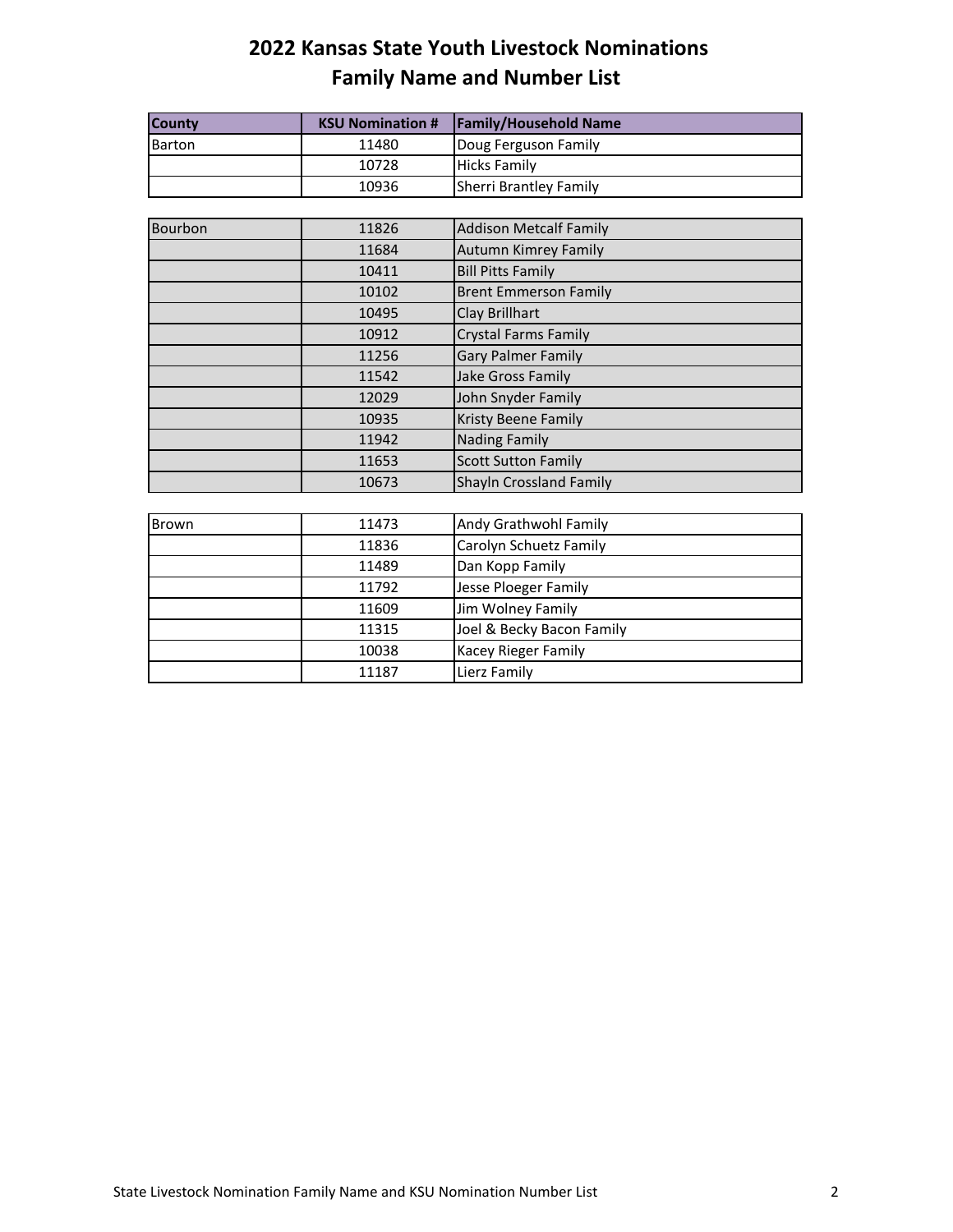| <b>County</b> | <b>KSU Nomination #</b> | <b>Family/Household Name</b>  |
|---------------|-------------------------|-------------------------------|
| <b>Butler</b> | 12049                   | Beau O'Gorman Family          |
|               | 11846                   | <b>Byron Harvey Family</b>    |
|               | 11169                   | <b>Charlene Miller Family</b> |
|               | 11806                   | Collins/Arnold Family         |
|               | 11619                   | David & Faith Stackley Family |
|               | 11866                   | <b>Dustin Razey Family</b>    |
|               | 11530                   | Eagleson Family               |
|               | 11185                   | <b>Eric Strecker Family</b>   |
|               | 11247                   | Jacob Cooper Family           |
|               | 11984                   | Jeremy Nelson Family          |
|               | 11986                   | Jessica Cabrales Family       |
|               | 11244                   | Johnson Family                |
|               | 10341                   | Johnson-Ikner Family          |
|               | 11871                   | JR Skinner Family             |
|               | 11994                   | Kyle Nichols Family           |
|               | 10988                   | <b>Macey Lewis</b>            |
|               | 10970                   | <b>McCune Family</b>          |
|               | 11966                   | Mckenzie Smithson Family      |
|               | 11535                   | Naudia Bailey                 |
|               | 11982                   | Noah McLaughlin Family        |
|               | 11338                   | <b>Tony Borg family</b>       |
|               | 11525                   | Tresa Gracia Family           |
|               | 11913                   | <b>Troy Borg Family</b>       |
|               | 11478                   | <b>Wooderson Family</b>       |
|               | 11899                   | Zachary Fleming Family        |
|               |                         |                               |
| Chase         | 11550                   | Jake Sollner Family Livestock |
|               | 11122                   | Tim Voboril Family            |
|               |                         |                               |
| Chautauqua    | 11956                   | <b>Brock McCoy Family</b>     |
|               | 11971                   | Dale Goode Family             |
|               | 11879                   | <b>Lindsey Carter Family</b>  |
|               | 11065                   | <b>Riley Haver Family</b>     |
|               | 12080                   | Robyn Sutton Family           |
|               | 12003                   | Sonny Williams Family         |
|               |                         |                               |
| Cherokee      | 12030                   | Archer-Grantt Family          |
|               | 11591                   | Jade Ohmart                   |
|               | 11389                   | Karsyn Youngblood Family      |
|               | 11801                   | Kenneth Herrenbruck Family    |
|               | 11543                   | Lorie Johnson Family          |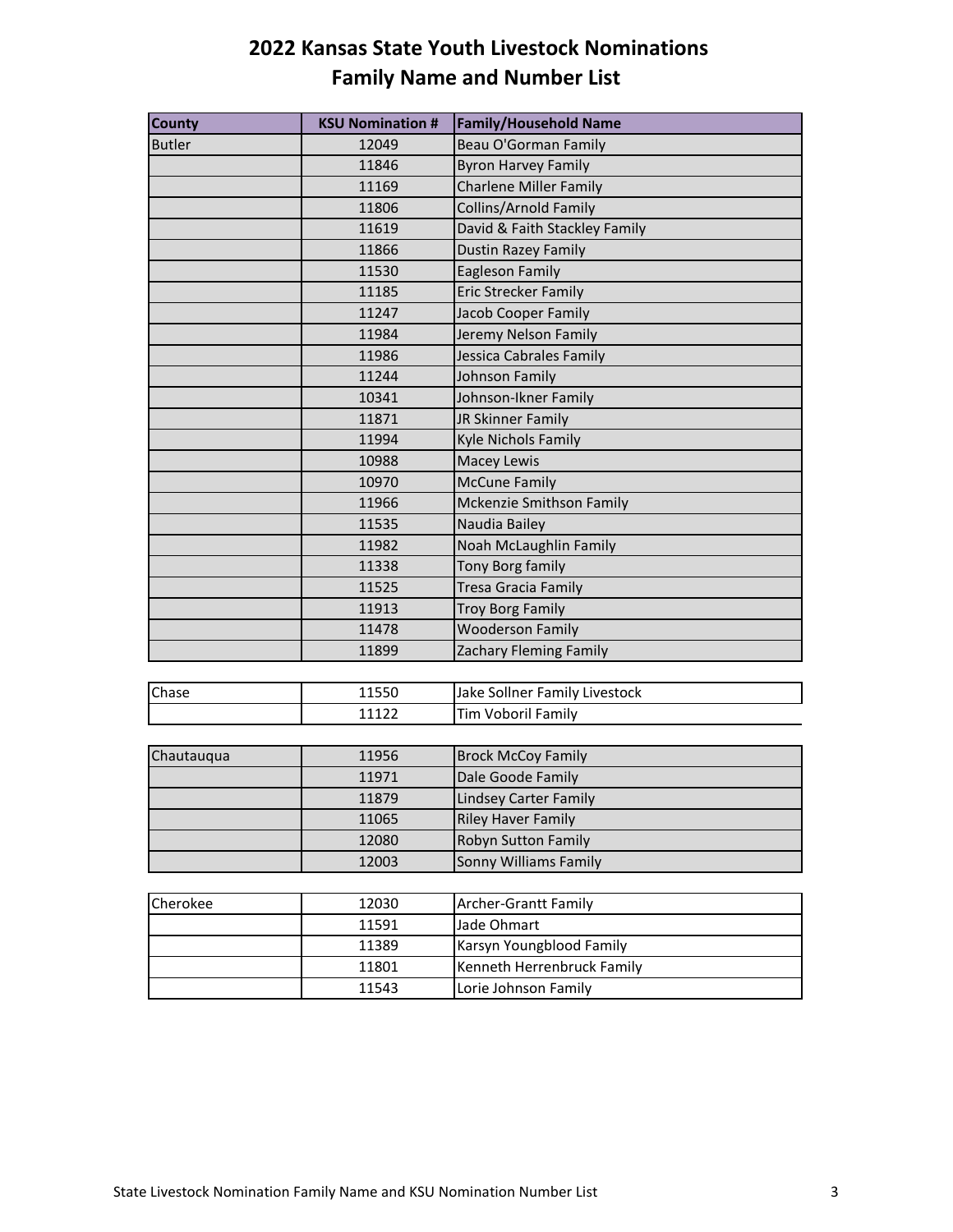| <b>County</b> | <b>KSU Nomination #</b> | <b>Family/Household Name</b>   |
|---------------|-------------------------|--------------------------------|
| Cheyenne      | 11692                   | AJ McAtee                      |
|               | 11370                   | Darren Dale Family             |
|               | 11551                   | <b>Gilliland Family</b>        |
|               | 11552                   | <b>Josh Morris Family</b>      |
|               | 11252                   | Nick Ketzner Family            |
|               |                         |                                |
| Clark         | 11729                   | Ashley Bratcher Family         |
|               | 11748                   | Jamie Waggoner Family          |
|               | 12016                   | Rhett Bouziden Family          |
|               | 11634                   | Rhonda Pike Family             |
|               | 11732                   | Rollman/Prosser                |
|               | 12079                   | <b>TBC Cattle Family</b>       |
|               |                         |                                |
| Clay          | 10788                   | Cody Schwartz Family           |
|               | 10235                   | <b>Greg McClure Family</b>     |
|               | 11138                   | Jay Sleichter Family           |
|               | 11593                   | <b>Kaley Chambers Family</b>   |
|               | 12041                   | Sean Baker Family              |
|               |                         |                                |
| Cloud         | 11125                   | Charlotte or Robert Anderson   |
|               | 11311                   | <b>Greg Conway Family</b>      |
|               | 11652                   | Kenn Lacy Family               |
|               | 10782                   | Marti Newton Family            |
|               | 11136                   | <b>Matt Martin Family</b>      |
|               | 11659                   | Taley & Tracer Murdock         |
|               |                         |                                |
| Coffey        | 11686                   | Aubriana Vannocker Family      |
|               | 11100                   | <b>Charles Finnerty Family</b> |
|               | 11940                   | <b>Dustin Dorr Family</b>      |
|               | 11932                   | <b>Emily Freund Family</b>     |
|               | 11566                   | Ethan Vannocker Family         |
|               | 10832                   | Lacy Lankton Family            |
|               | 11002                   | Lehmann Family                 |
|               | 10996                   | <b>Megan Wilson Family</b>     |
|               | 11981                   | Pete Foltz Family              |
|               | 11783                   | <b>Wyatt Hoag Family</b>       |
|               |                         |                                |
| Comanche      | 11916                   | Katresa Gean Family            |
|               | 10625                   | <b>Rustin Martin Family</b>    |
|               | 11009                   | Ty Theurer Family              |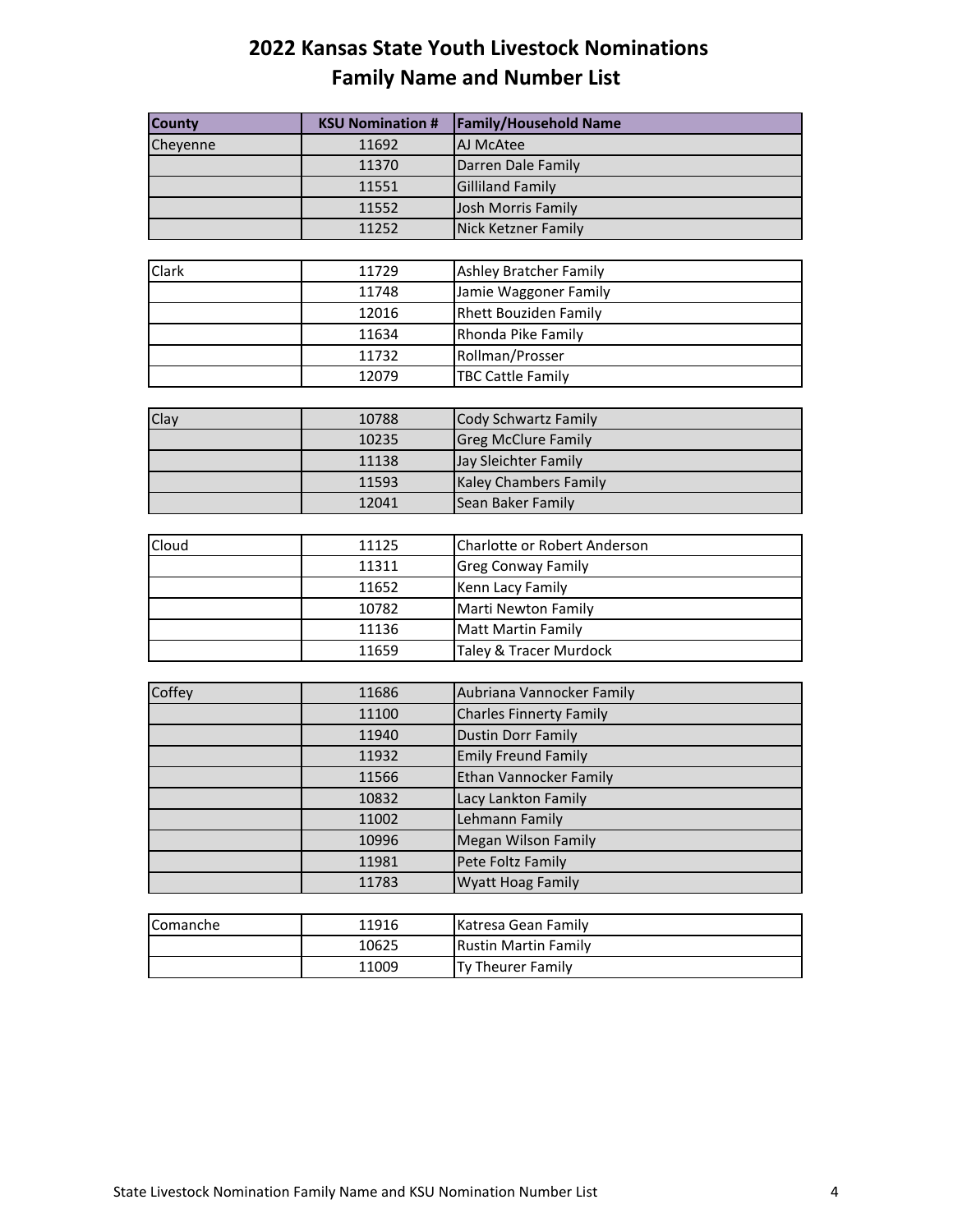| <b>KSU Nomination #</b> | <b>Family/Household Name</b> |
|-------------------------|------------------------------|
| 11436                   | <b>Brett Brown Family</b>    |
| 11744                   | <b>Brett Thomson Family</b>  |
| 11377                   | <b>Bryan Haynes Family</b>   |
| 10823                   | Cale Shorter Family          |
| 11505                   | <b>Eric Enderud Family</b>   |
| 10902                   | <b>Greg Norwood Family</b>   |
| 12005                   | Hafenstein Family            |
| 11071                   | Jennings Family              |
| 12035                   | Kacie Rasico Family          |
| 11639                   | Kathy Broce Family           |
| 11851                   | Kelsey Nordyke Family        |
| 10882                   | <b>Kennedy Family</b>        |
| 11392                   | Kolby Quint Family           |
| 10306                   | Kyle Ruyle Family            |
| 11433                   | Makenna Pirtle Family        |
| 12105                   | <b>Matthew Tatum Family</b>  |
| 11469                   | <b>McGee Family</b>          |
| 11387                   | <b>Myles Grant Family</b>    |
| 10985                   | <b>Nulik Family</b>          |
| 11784                   | Russ Gottlob Family          |
| 11206                   | <b>Scott Lowe Family</b>     |
| 10888                   | Seth Colquhoun Family        |
| 11668                   | <b>Taylor Owens</b>          |
| 11227                   | <b>Timber Neal Family</b>    |
|                         |                              |

| Crawford | 11896 | <b>Adam Montee Family</b>    |
|----------|-------|------------------------------|
|          | 12058 | <b>Bryce Reese Family</b>    |
|          | 11775 | David Shanholtzer Family     |
|          | 11562 | Ethan Davidson Family        |
|          | 11192 | <b>GM Scott Family</b>       |
|          | 11556 | John & Dianna Burns Family   |
|          | 12060 | Kathryn Karhoff Family       |
|          | 11513 | Kevin Huber Family           |
|          | 11460 | Kole & Kinsley Harris Family |
|          | 10841 | Lakin Cherry Family          |
|          | 11660 | Lane Stewart Family          |
|          | 11390 | Lewis Merrell Family         |
|          | 12056 | Lonnie Mengarelli Family     |
|          | 12125 | Makenzee Franklin Family     |
|          | 11369 | <b>Riley Fox Family</b>      |
|          | 11778 | Ryan Koenig Family           |
|          | 11368 | Simon Livestock Family       |
|          | 11490 | <b>Spencer Jagels Family</b> |
|          | 11066 | <b>Trenton Smith Family</b>  |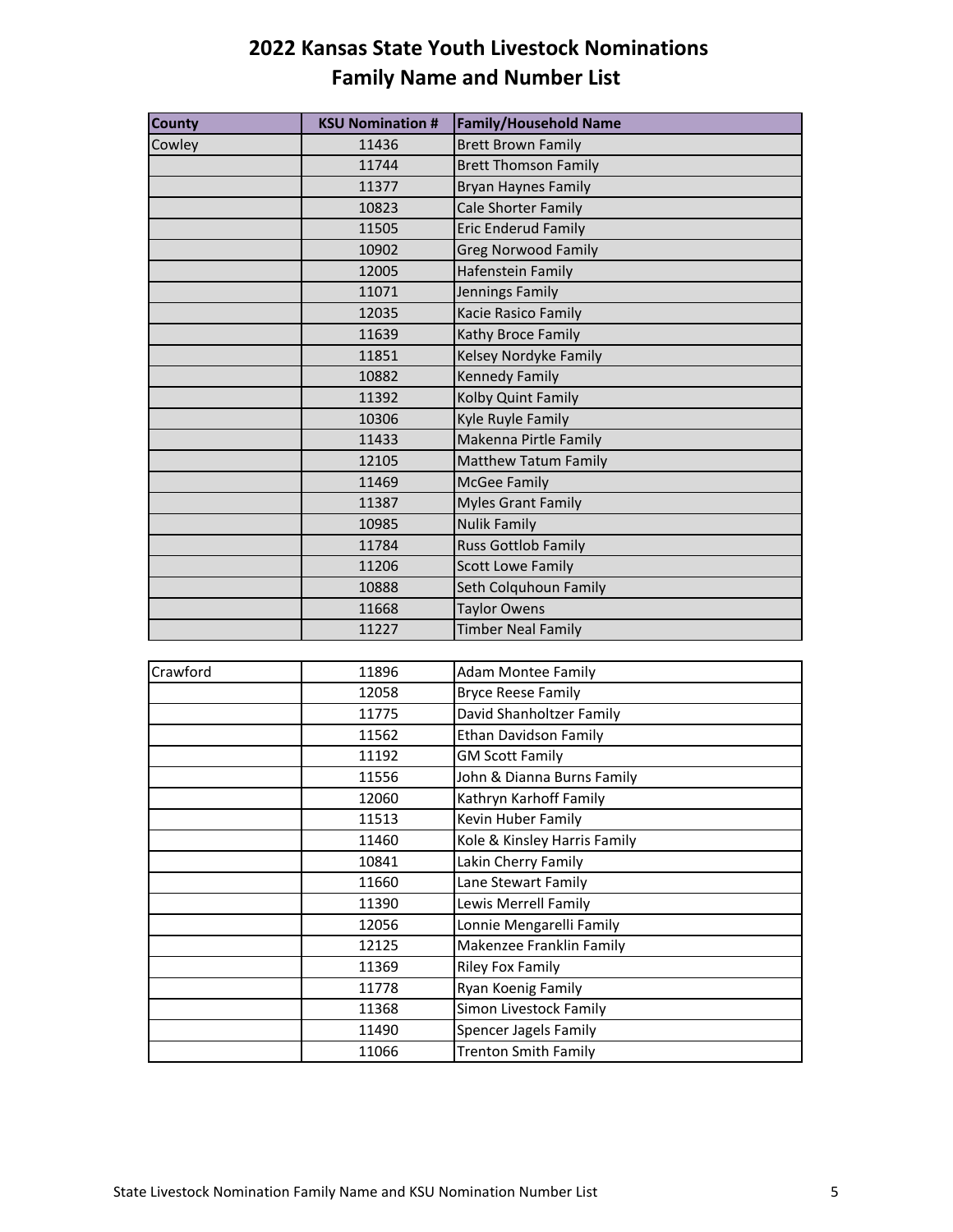| <b>County</b> | <b>KSU Nomination #</b> | <b>Family/Household Name</b>  |
|---------------|-------------------------|-------------------------------|
| Decatur       | 11297                   | Del Hawkins Family            |
|               | 11630                   | Ron Jacobs Family             |
|               |                         |                               |
| Dickinson     | 11046                   | Aaron Abeldt Family           |
|               | 11384                   | Brian & Candace Rock Family   |
|               | 11059                   | <b>Bryon Lorson Family</b>    |
|               | 11088                   | Carrie Hill Family            |
|               | 10033                   | Danny Wuthnow Family          |
|               | 11142                   | Doug Diekmann Family          |
|               | 11709                   | Dusty Emig Family             |
|               | 10339                   | Garten Family                 |
|               | 10730                   | <b>Heath Funston Family</b>   |
|               | 11622                   | J B Lefert Family             |
|               | 11527                   | Jeff Bathurst Family          |
|               | 10398                   | Jeff Sleichter Family         |
|               | 11643                   | Jessica Pickerign Family      |
|               | 11656                   | Josh Abeldt Family            |
|               | 11877                   | Kaylee Livingston             |
|               | 12119                   | <b>Kris Bogart Family</b>     |
|               | 11905                   | Lang/Crist Family             |
|               | 10868                   | <b>Lillard Family</b>         |
|               | 12072                   | Loran Lefert Family           |
|               | 11385                   | <b>Marshall Greene Family</b> |
|               | 10729                   | Matt Knepp Family             |
|               | 11568                   | Roger Wuthnow                 |
|               | 11838                   | <b>TeCoa Seibert Family</b>   |
|               |                         |                               |
| Doniphan      | 11642                   | Ben Leatherman Family         |
|               | 10921                   | <b>Hunter Smith Family</b>    |
|               | 12130                   | Jarred Juhl Family            |
|               | 11474                   | Jennifer Gatz Family          |

11538 Kevin Juhl Family Mark Kiehnhoff Family 11253 Zoee Edie Family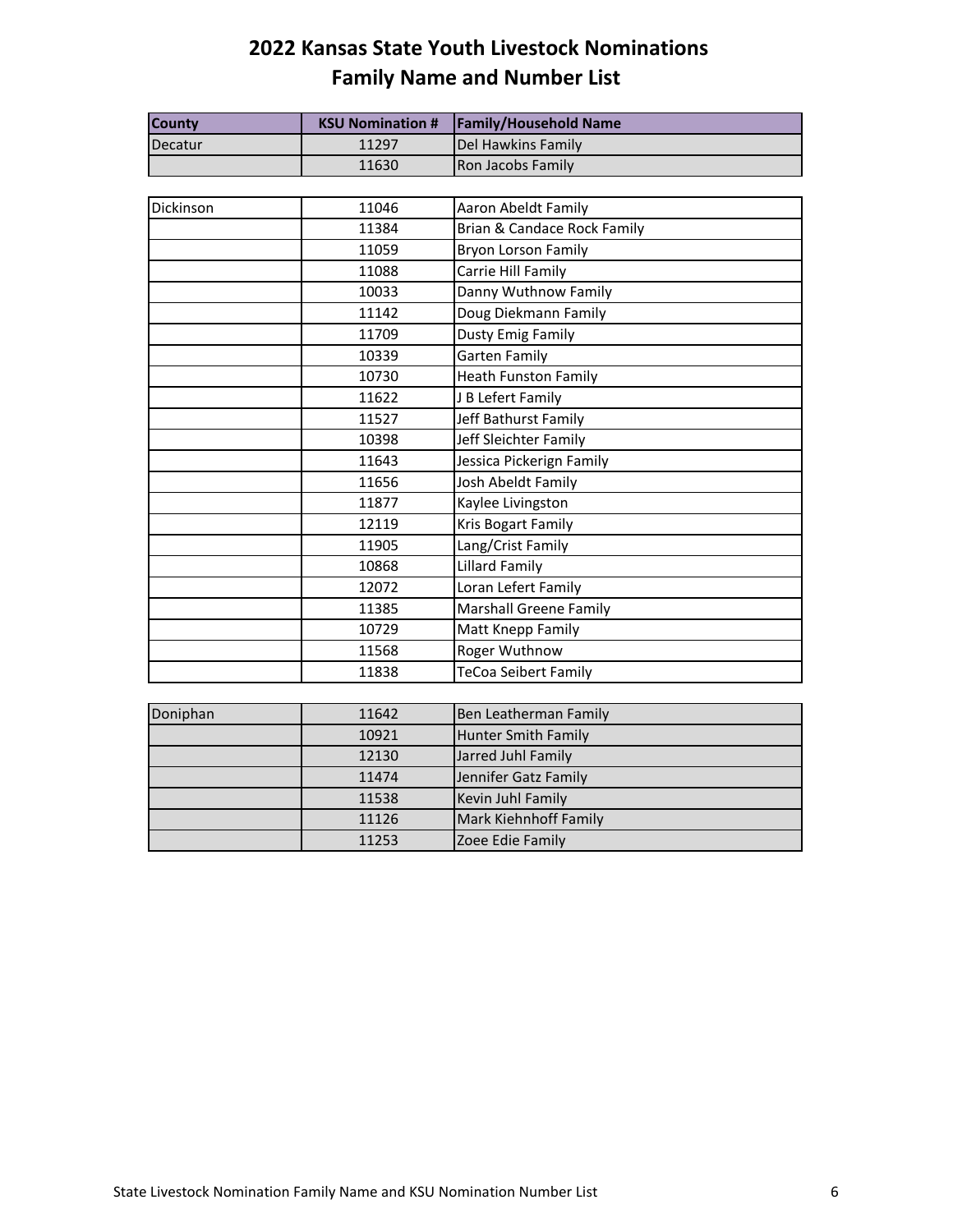| <b>County</b> | <b>KSU Nomination #</b> | <b>Family/Household Name</b>      |
|---------------|-------------------------|-----------------------------------|
| Douglas       | 10892                   | <b>Brevin Flory Family</b>        |
|               | 11022                   | <b>Brian Flory Family</b>         |
|               | 11825                   | C.E. Blann Family                 |
|               | 11365                   | Carter Watson Family              |
|               | 11873                   | <b>CLEO Family Cattle Company</b> |
|               | 10705                   | Cody Loganbill                    |
|               | 10926                   | Daniel Coates Family              |
|               | 12109                   | Darren Griffith                   |
|               | 11869                   | David Brown Family                |
|               | 11159                   | <b>Dressler Family</b>            |
|               | 11081                   | Ice Family                        |
|               | 11115                   | Jase Hout                         |
|               | 10470                   | Jason Gilges Family               |
|               | 12115                   | Johnathon Berg Family             |
|               | 12081                   | Kelvin Bellinger Family           |
|               | 10757                   | Kevin Wilson Family               |
|               | 11517                   | Matthew Fishburn Family           |
|               | 10716                   | Matthew Hays Family               |
|               | 11039                   | Moore Land & Livestock            |
|               | 10987                   | Norris Family Farm                |
|               | 12124                   | Tammy Marsh Family                |
|               | 11800                   | <b>Truth Pope Family</b>          |
|               | 11162                   | <b>Tyler Phillips Family</b>      |
|               | 10933                   | <b>Wempe-Douglass Family</b>      |
|               |                         |                                   |
| Edwards       | 11484                   | <b>Brian Robert Taylor Family</b> |
|               | 11422                   | Josh Schmitt Family               |
|               | 11487                   | Kathleen Haselhorst Family        |
|               |                         |                                   |
| Elk           | 10696                   | Amy Stange Family                 |
|               | 10877                   | Angie Wilson Family               |
|               | 11941                   | Corbin & Emma Arbuckle            |
|               | 11329                   | David Whetstone Family            |
|               | 11578                   | <b>Greer Family Farms</b>         |
|               | 11588                   | <b>Hendricks Family</b>           |
|               | 11683                   | Joel Bogdahn Family               |
|               | 11213                   | Koop Club Lambs                   |
|               | 11785                   | Rebecca DeWitt Family             |
|               | 10697                   | <b>Richard Fechter Family</b>     |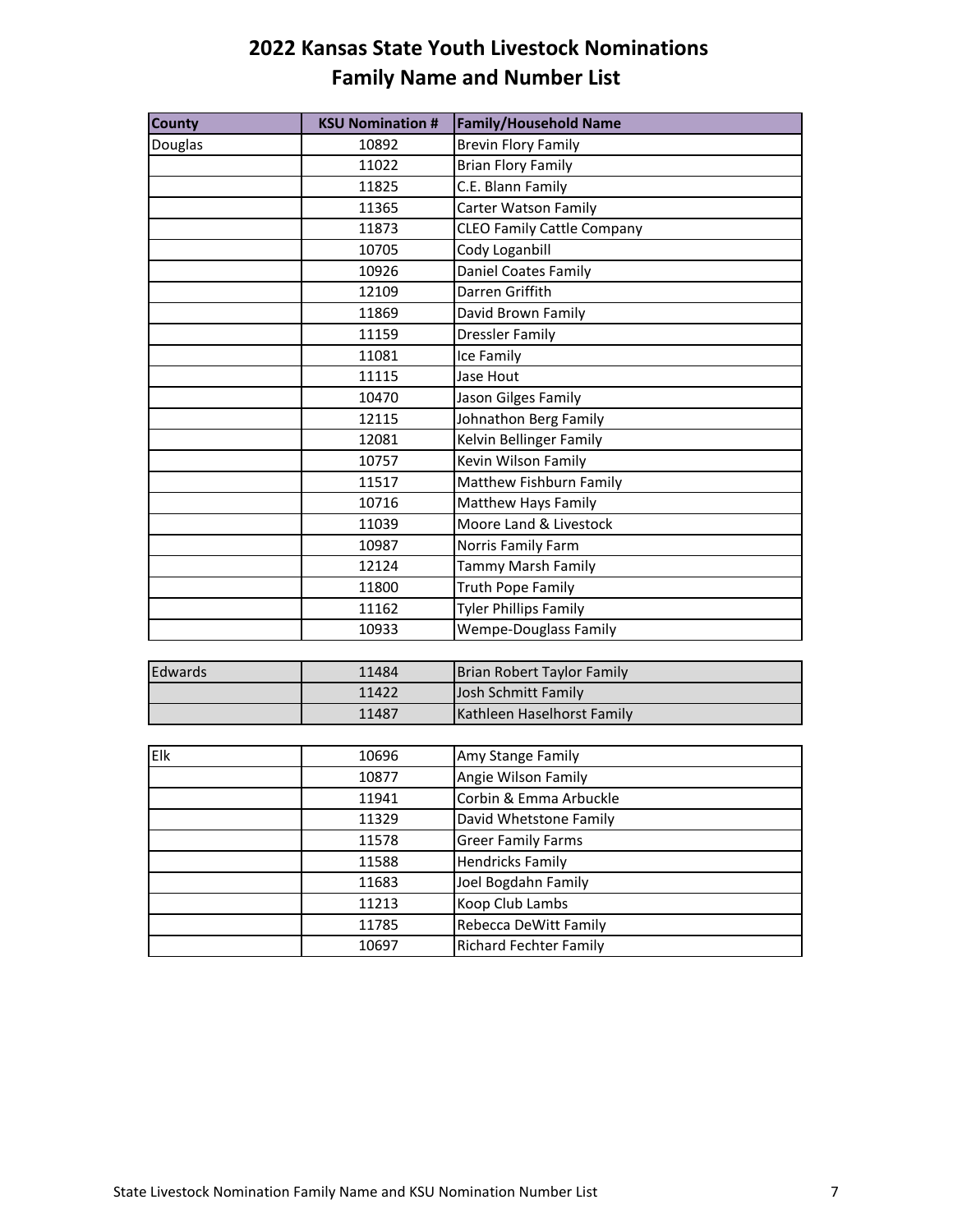| <b>County</b> | <b>KSU Nomination #</b> | <b>Family/Household Name</b>     |
|---------------|-------------------------|----------------------------------|
| <b>Ellis</b>  | 11070                   | <b>Brandon Pfeifer Family</b>    |
|               | 11603                   | Clyde Cranwell Family            |
|               | 12118                   | Curt C. Vajnar Family            |
|               | 11774                   | Dave & Melissa Robben Family     |
|               | 11691                   | James Metzler Family             |
|               | 11224                   | Jeff Neher Family                |
|               | 11923                   | Jeffrey Sack Family              |
|               | 11760                   | Joe & Danielle Schumacher Family |
|               | 12074                   | Marisa Wasinger Family           |
|               | 10577                   | <b>Pfannenstiel Family</b>       |
|               | 11130                   | <b>Scheck Family</b>             |
|               | 11080                   | Schmeidler Family                |
|               |                         |                                  |
| Ellsworth     | 11749                   | <b>Brent Goss Family</b>         |
|               | 11972                   | <b>Brian Newell Family</b>       |
|               | 11164                   | <b>Brian Rush Family</b>         |
|               | 11400                   | <b>Claude Short Family</b>       |
|               | 11374                   | Clayton Huseman Family           |

Mark Sebesta Family

11860 Matt & Sheri Howard<br>12042 Travis Janssen Family

**Travis Janssen Family**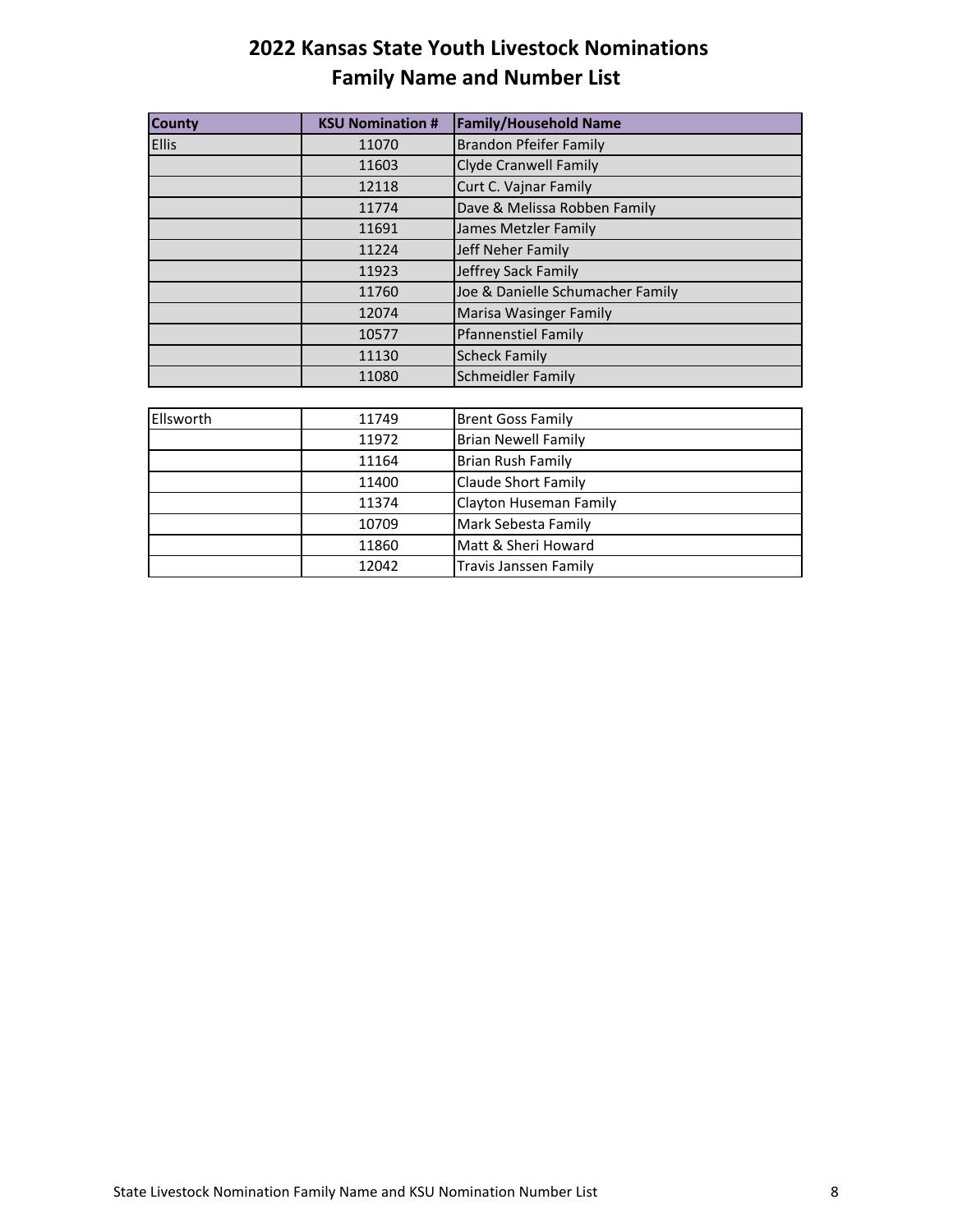| <b>County</b> | <b>KSU Nomination #</b> | <b>Family/Household Name</b>     |
|---------------|-------------------------|----------------------------------|
| Finney        | 11678                   | Aaron Elam Family                |
|               | 10512                   | Airika Frey                      |
|               | 10510                   | Arana Family                     |
|               | 10898                   | Aron & Stephanie Percival Family |
|               | 11581                   | <b>Brandon Robinson Family</b>   |
|               | 11428                   | Brian & Joanna Schmeeckle Family |
|               | 12064                   | <b>Brock Dryden Family</b>       |
|               | 11789                   | <b>Chad Deniston Family</b>      |
|               | 11051                   | Darren George Family             |
|               | 11049                   | Deann Gillen-Lehman Family       |
|               | 11809                   | Devan Soukup Family              |
|               | 11648                   | Dylan Burch Family               |
|               | 12001                   | <b>Garrett Speer Family</b>      |
|               | 10513                   | Jason Henson Family              |
|               | 12084                   | JJ Speer Family                  |
|               | 12077                   | Justin Waggoner Family           |
|               | 12007                   | Keith & Nicole Bryant Family     |
|               | 11363                   | LT Plunkett Family               |
|               | 11057                   | Matthew Jones Family             |
|               | 11635                   | <b>Matthew Morales Family</b>    |
|               | 11166                   | <b>Meng Family</b>               |
|               | 10945                   | Mongeau Family                   |
|               | 11048                   | <b>Murrell Family</b>            |
|               | 11849                   | <b>Reyce Frick Family</b>        |
|               | 10647                   | Rilee & Chase McGraw Family      |
|               | 11887                   | Ryan Heiman Family               |
|               | 11915                   | Shane Knoll Family               |
|               | 11228                   | Steven & Sara Gleason Family     |
|               | 11995                   | Travis Basham Family             |
|               | 11250                   | <b>Travis Oliver</b>             |
|               | 12091                   | <b>Wayne Goss Family</b>         |
|               | 11607                   | Wyatt & Lauren Gigot Family      |
|               |                         |                                  |
| Ford          | 11733                   | Andy Hessman Family              |
|               | 11281                   | <b>Brandi Simon Family</b>       |
|               | 10382                   | <b>Brock Kerr Family</b>         |
|               | 10344                   | Chad Kerr Family                 |
|               | 11421                   | David Robinson Family            |
|               | 10548                   | <b>Eric Martin Family</b>        |
|               | 11872                   | <b>Gregory Ruehle Family</b>     |
|               | 10119                   | Jess Shenk Family                |
|               | 11697                   | Kavlee Simon Family              |

| David Robinson Family<br>11421        |
|---------------------------------------|
| <b>Eric Martin Family</b><br>10548    |
| <b>Gregory Ruehle Family</b><br>11872 |
| <b>Jess Shenk Family</b><br>10119     |
| Kaylee Simon Family<br>11697          |
| Lori Wiseman Family<br>10244          |
| Reigo Hahn Family<br>11380            |
| 11146<br>Sache Dowling Family         |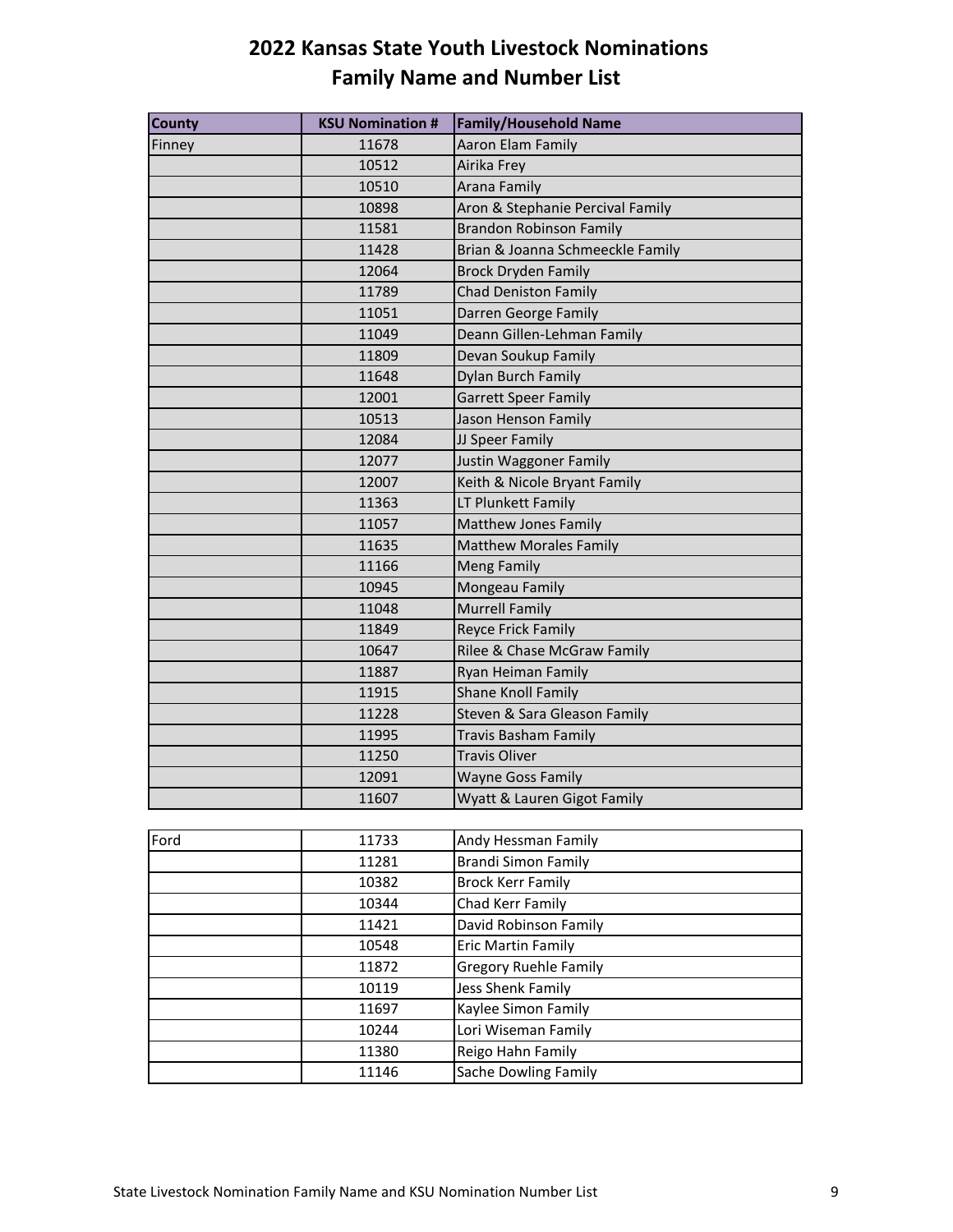| <b>County</b> | <b>KSU Nomination #</b> | <b>Family/Household Name</b>  |
|---------------|-------------------------|-------------------------------|
| Franklin      | 11403                   | Aaron Higbie Family           |
|               | 11448                   | Chris Cunningham Family       |
|               | 11171                   | <b>Cooley Family</b>          |
|               | 11989                   | Craig Lacey Family            |
|               | 12094                   | Daniel Fehling Family         |
|               | 11258                   | Emily Van Leiden Family       |
|               | 11395                   | <b>Gracie Ferguson Family</b> |
|               | 11740                   | <b>Harold Wingert Family</b>  |
|               | 10820                   | <b>Heath Higbie Family</b>    |
|               | 11461                   | Jayce Clark                   |
|               | 11471                   | Jeral Hahn Family             |
|               | 10115                   | Jeremy Brockus Family         |
|               | 11510                   | Logan Confer Family           |
|               | 10955                   | Ryan Higbie Family            |
|               | 11459                   | Scott Hatfield Family         |
|               | 10317                   | Steph's Chan-Cann Clan        |
|               | 11598                   | Talia Bayer Family            |
|               | 10855                   | <b>Todd Burroughs Family</b>  |
|               |                         |                               |
| Geary         | 11861                   | Caleb and Lara Strauss Family |
|               | 10183                   | David Butler Family           |
|               | 10971                   | Jason Brown Family            |
|               | 12129                   | Kaci Heller                   |
|               | 11286                   | Luke Erichsen Family          |
|               | 11727                   | Tava Gustafson                |
|               |                         |                               |
| Gove          | 10801                   | Clint Kvasnicka Family        |
|               | 11615                   | Eric Baalman Family           |
|               | 11143                   | <b>Garrett Werth Family</b>   |
|               |                         |                               |
| Graham        | 11893                   | <b>Brandon Mauck Family</b>   |
|               | 11118                   | Jeanie Bell Family            |
|               | 11704                   | Lance & Krista Post           |
|               | 11902                   | Levi Mitzner Family           |
|               | 10668                   | Ty Hockman Family             |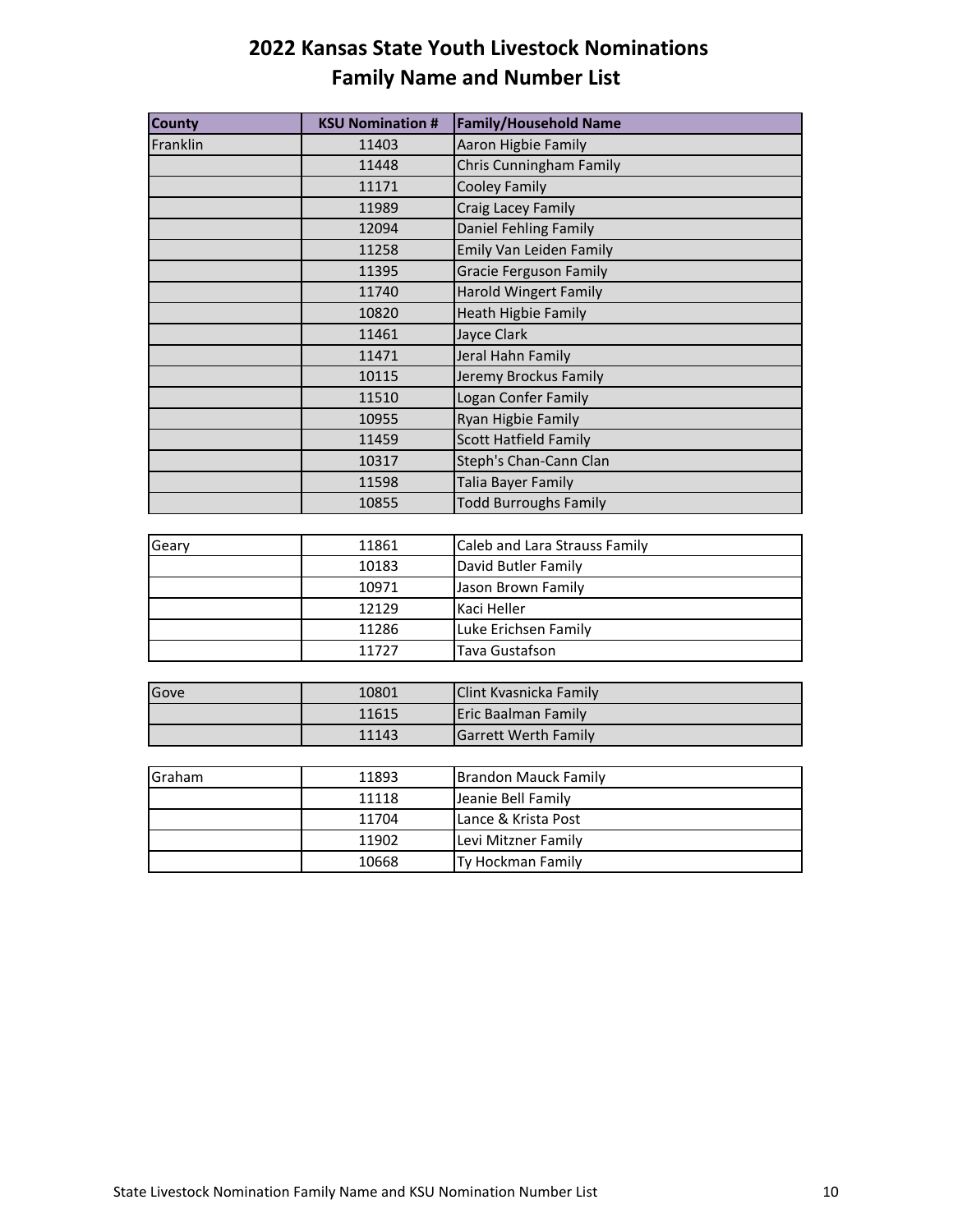| <b>County</b> | <b>KSU Nomination #</b> | <b>Family/Household Name</b>   |
|---------------|-------------------------|--------------------------------|
| Grant         | 10035                   | Deyoe Family                   |
|               | 11914                   | <b>Emily Mullen Family</b>     |
|               | 12006                   | Ira Lara Family                |
|               | 11821                   | Kelly Wilson Family            |
|               | 11575                   | <b>Kratzer Family</b>          |
|               | 11283                   | Matt & Lori Deyoe Family       |
|               | 11472                   | <b>Metcalf Family</b>          |
|               | 11149                   | <b>Meyer Family</b>            |
|               | 12067                   | Michael Reppart Family         |
|               | 11157                   | Phil and Barb Hanson Family    |
|               | 10802                   | Rodriguez Family               |
|               | 11819                   | Shiloh Morgan                  |
|               | 11822                   | <b>Titus Smith Family</b>      |
|               | 10929                   | Todd & Tammy Kahle Family      |
|               |                         |                                |
| Gray          | 11761                   | Brayden Williams Family        |
|               | 12048                   | <b>Brett Bonjour Family</b>    |
|               | 11180                   | Chris Olsen Family             |
|               | 11456                   | <b>Clint Morrison Family</b>   |
|               | 12088                   | Cody Hauschild Family          |
|               | 11755                   | Jantz-Albers Family            |
|               | 11248                   | Kent Powell Family             |
|               | 11824                   | Kyle Averhoff Family           |
|               |                         |                                |
| Greeley       | 10534                   | <b>Andy Albers Family</b>      |
|               | 11644                   | <b>Bailey Ward Family</b>      |
|               | 11611                   | Cody Woelk Family              |
|               | 11398                   | David Shavon Lehman Family     |
|               | 10533                   | Dennis Lehman Family           |
|               | 11918                   | Evan & Jennifer Hopkins Family |
|               | 11218                   | Harris/Felty Family            |
|               | 10959                   | Kevin Nelson Family            |
|               | 11934                   | Kyler Wilcox Family            |
|               | 11411                   | Melissa Harris Family          |
|               | 10089                   | <b>Todd Schmidt Family</b>     |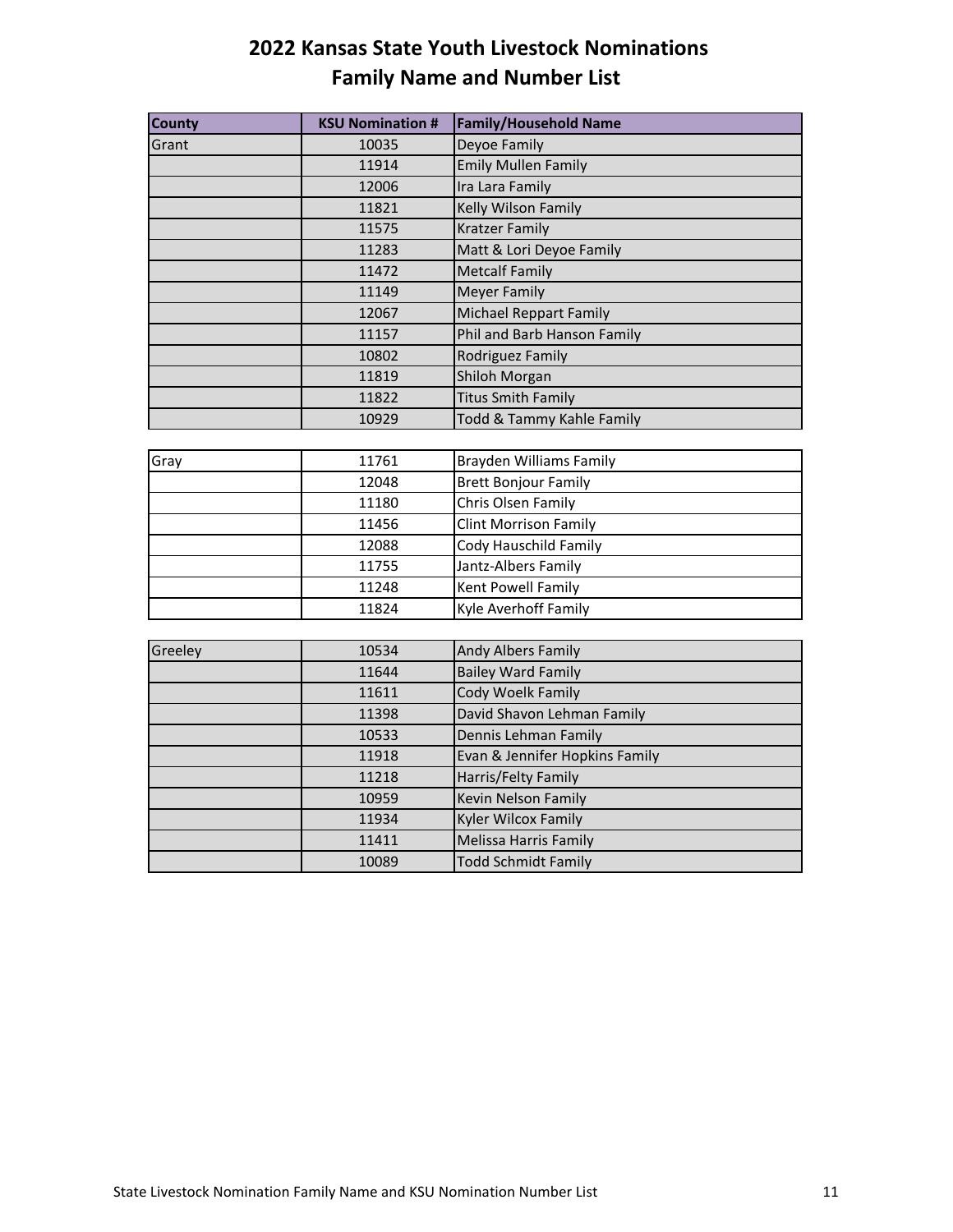| <b>County</b> | <b>KSU Nomination #</b> | <b>Family/Household Name</b>     |
|---------------|-------------------------|----------------------------------|
| Greenwood     | 10224                   | <b>Alix Boulanger Family</b>     |
|               | 11947                   | Anne Lewis Family                |
|               | 11909                   | Brance & Natalie Boone Family    |
|               | 11917                   | Caylee & Cassidy Baker Family    |
|               | 11632                   | Clint Ballard Family             |
|               | 12078                   | Cody Johnson Family              |
|               | 11835                   | Cort Decker Family               |
|               | 11274                   | Dallas Luthi Family              |
|               | 11601                   | Jamie Nelson Family              |
|               | 11616                   | Jason and Danielle Albert Family |
|               | 11829                   | Matt & Amy Perrier               |
|               | 10408                   | Matt Hilton Family               |
|               | 10204                   | McKenna Richardson Family        |
|               | 11587                   | <b>Mills Family</b>              |
|               | 10323                   | Preston Beeman Family            |
|               | 11417                   | Rhonda Ward Family               |
|               | 11658                   | <b>Steve Oltman Family</b>       |
|               | 10210                   | <b>Wallace Family</b>            |
|               |                         |                                  |
| Hamilton      | 11998                   | <b>Boy Family</b>                |
|               | 11664                   | Gordon Einspahr Family           |
|               | 11674                   | Justin Salm Family               |
|               | 10272                   | <b>Mallory Horton</b>            |
|               | 11888                   | Mendi Battin Family              |
|               | 11040                   | Morgan Stum Family               |
|               | 11682                   | Ryan Schwieterman Family         |
|               |                         |                                  |
| Harper        | 10104                   | <b>Bruce Olivier Family</b>      |
|               | 11859                   | Derek Wiemeyer Family            |
|               | 10307                   | <b>Dustin Newberry Family</b>    |
|               | 11596                   | Gabe Schlickau Family            |
|               | 11752                   | George Wise Family               |
|               | 10396                   | Jeff Vornauf Family              |
|               | 10982                   | Ralph Lilja Family               |
|               | 11145                   | <b>Roger Drouhard Family</b>     |
|               | 11240                   | Sara Voyles Household            |
|               | 11754                   | <b>Tiffany Asper Family</b>      |
|               | 11669                   | <b>Travis Marsh Family</b>       |
|               | 11135                   | <b>Travis McIntire Family</b>    |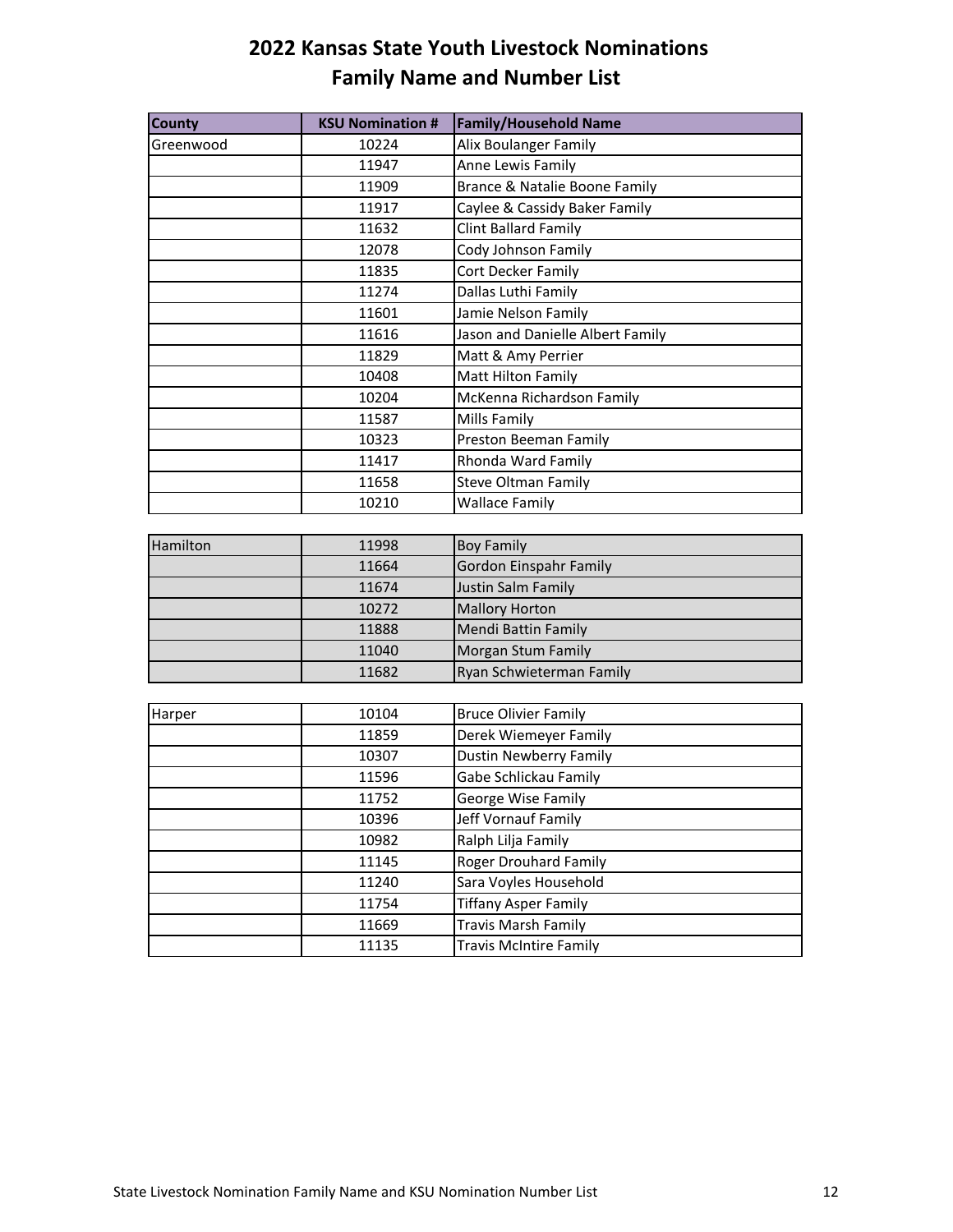| <b>County</b> | <b>KSU Nomination #</b> | <b>Family/Household Name</b>    |
|---------------|-------------------------|---------------------------------|
| Harvey        | 11289                   | Alison Williamson Family        |
|               | 11730                   | <b>Bass Farms</b>               |
|               | 11124                   | <b>Boese Family</b>             |
|               | 11110                   | <b>Budde Family</b>             |
|               | 10343                   | Coash Family                    |
|               | 11196                   | Darren and Mikel Zongker Family |
|               | 11537                   | <b>Galen Dreier Family</b>      |
|               | 11047                   | <b>Harder Family</b>            |
|               | 12013                   | Josh Mckown Family              |
|               | 11141                   | Klee Watchous Family            |
|               | 11996                   | Mike & Lisa Riffel              |
|               | 10578                   | <b>Nute Rucker Family</b>       |
|               | 12050                   | Reagan Gay                      |
|               | 11232                   | ReQua Family                    |
|               | 11919                   | Tim Rowan Family                |
|               | 11758                   | <b>Travis Basye Family</b>      |
|               | 10744                   | <b>Weber Farms</b>              |
|               | 10995                   | <b>White Family</b>             |
|               |                         |                                 |
| Haskell       | 11747                   | <b>Bailey Briggs Family</b>     |
|               | 10557                   | <b>Greeson Family</b>           |
|               | 11848                   | Jake Ferrell Family             |
|               | 11013                   | Moke/Brain                      |
|               | 10973                   | Tim Kennedy Family              |
|               | 11580                   | <b>Winfrey Family</b>           |
|               |                         |                                 |
| Hodgeman      | 12037                   | Craig Rucker Family             |
|               | 10651                   | Mandy Paz Family                |
|               | 11409                   | Matthew Antonelli Family        |
|               |                         |                                 |
| Jackson       | 11515                   | Bohnenkemper/Smith Family       |
|               | 11970                   | Danny Cattrell Family           |
|               | 10857                   | David Parks Family              |
|               | 11554                   | Davis-Mitchell Family           |
|               | 11640                   | Ean Winsor Family               |
|               | 11352                   | Jason Larison Family            |
|               | 10986                   | <b>Kucan Family</b>             |
|               | 10419                   | Melisa Beauchamp Family         |
|               | 10796                   | Russ Bacon Family               |
|               | 11545                   | Sarah Grafton                   |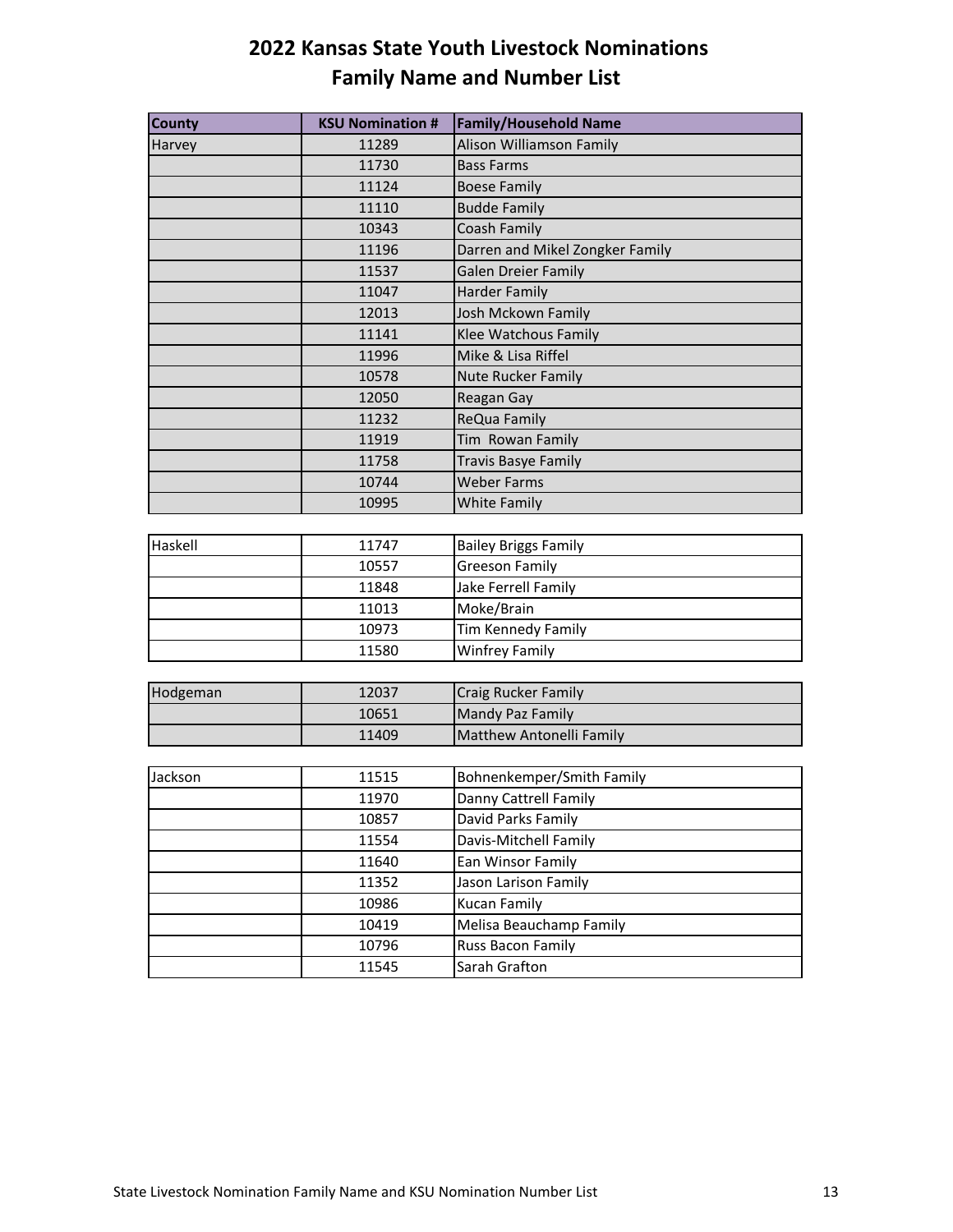| <b>County</b> | <b>KSU Nomination #</b> | <b>Family/Household Name</b>       |
|---------------|-------------------------|------------------------------------|
| Jefferson     | 11698                   | <b>Andy Conser Family</b>          |
|               | 11540                   | Bob and Joy Thayer Family          |
|               | 11863                   | <b>Charles Terry Family</b>        |
|               | 10340                   | Dina Brown Family                  |
|               | 11397                   | <b>Ella Gantz Family</b>           |
|               | 11427                   | Melissa Jolley Family              |
|               | 11103                   | O' Trimble Family                  |
|               | 11769                   | <b>Randy Reeves Family</b>         |
|               | 11781                   | Rose Rousselo Family               |
|               | 11020                   | Vaughan Family                     |
|               |                         |                                    |
| Jewell        | 11594                   | Wayne & Natalie Frost Family       |
|               |                         |                                    |
| Johnson       | 11705                   | Alex Pecenka Family                |
|               | 12055                   | <b>Brent Heier Family</b>          |
|               | 11519                   | Cheyenne Brunker                   |
|               | 11518                   | Dakota Allen                       |
|               | 11706                   | Dale Staten Family                 |
|               | 11353                   | Devin Hamilton Family              |
|               | 11361                   | <b>Elizabeth Lang Family</b>       |
|               | 11458                   | G & C Shippy Family                |
|               | 11464                   | Justin Pattimore Family            |
|               | 12059                   | Kevin Heikes Family                |
|               | 11027                   | <b>King Family</b>                 |
|               | 11555                   | Kohlton McCarty                    |
|               | 11930                   | Kristen Kahler Family              |
|               | 11633                   | Kristen Kohn Family                |
|               | 11412                   | Legacy Murphy Family               |
|               | 12112                   | Lyneda Rogers Family               |
|               | 11345                   | Mark Meek Family                   |
|               | 11931                   | <b>Mason Musfelt Family</b>        |
|               | 11254                   | <b>Melissa Burling Family</b>      |
|               | 10026                   | <b>Richard Vaughn Family</b>       |
|               | 11188                   | <b>Rietcheck Family</b>            |
|               | 12121                   | Ryan Bragg Family                  |
|               | 12015                   | <b>Ted Guetterman Family</b>       |
|               | 10321                   | Tim & Julie Dowd Family            |
|               | 11764                   | Tim LaPean Family                  |
|               | 10395                   | Todd & Tricia Knappenberger Family |
|               | 12100                   | <b>Toney Doles Family</b>          |
|               | 11500                   | <b>Tony Allen Family</b>           |
|               | 11795                   | <b>Travis Williams Family</b>      |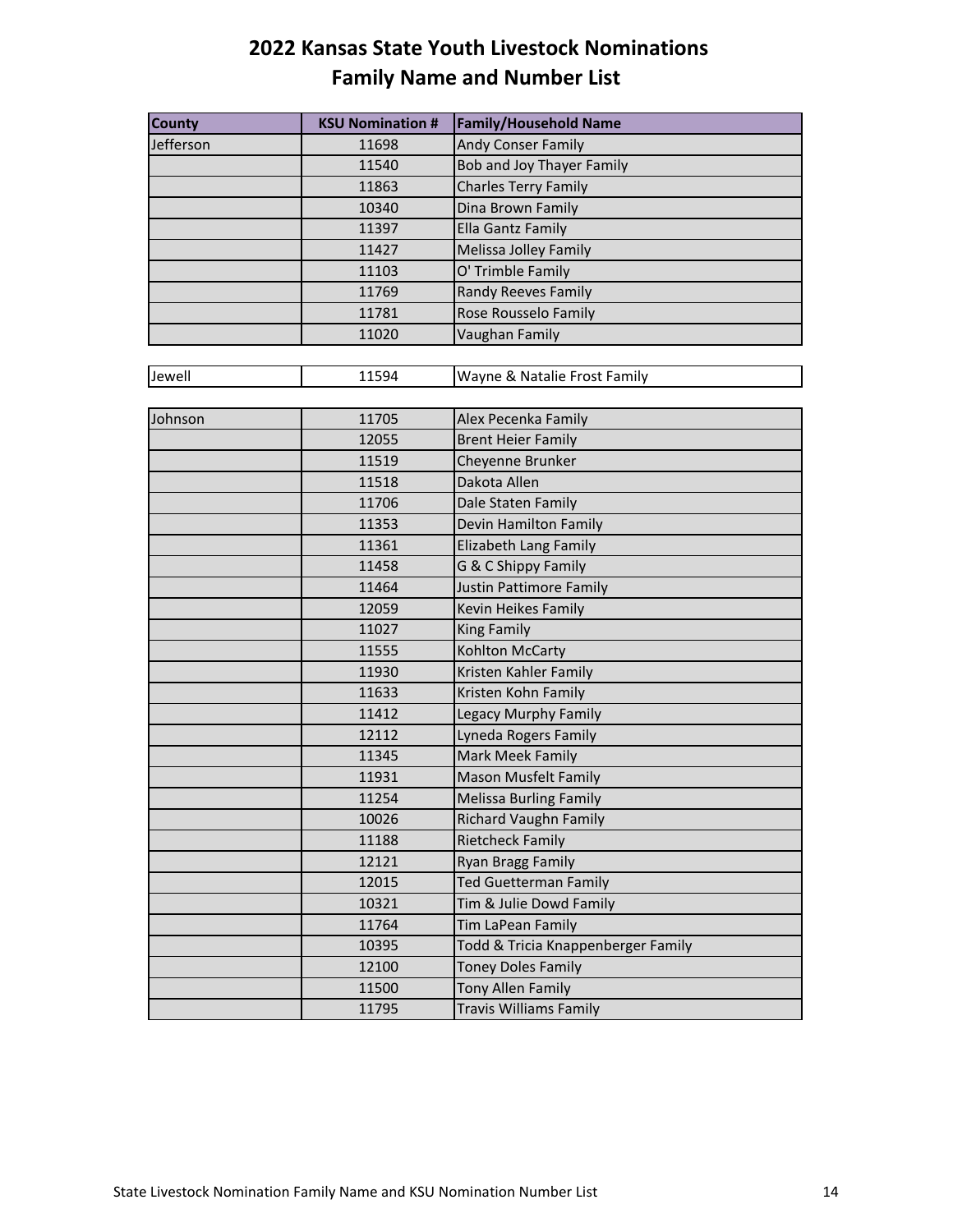| <b>County</b> | <b>KSU Nomination #</b> | <b>Family/Household Name</b>    |
|---------------|-------------------------|---------------------------------|
| Kearny        | 10488                   | <b>Bachman Family</b>           |
|               | 12120                   | Remey Perez Family              |
|               | 11680                   | Rodney Edgington Family         |
|               | 11351                   | Tayah Reece Family              |
|               |                         |                                 |
| Kingman       | 11908                   | <b>Bill Tetrick Family</b>      |
|               | 11614                   | Brian Rosenhagen Family         |
|               | 11990                   | <b>Gehring Family</b>           |
|               | 10862                   | Jason Belt Family               |
|               | 11980                   | Jennifer Dolan Family           |
|               | 10176                   | Justin Belt Family              |
|               | 10502                   | Justin Cox Family               |
|               | 11864                   | Kelly Wood Family               |
|               | 10203                   | Levi McBeth Family              |
|               | 10427                   | Mike Floyd Family               |
|               |                         |                                 |
| Kiowa         | 11547                   | Chad Kishpaugh Family           |
|               | 12027                   | Garrett Jantz Family            |
|               | 11549                   | Jason West Family               |
|               |                         |                                 |
| Labette       | 11182                   | Carter Nash Family              |
|               | 11419                   | <b>Charles Cantrell Family</b>  |
|               | 10441                   | Cody Ross Family                |
|               | 12052                   | Daren & Gina Dolechek Family    |
|               | 11090                   | Darren Robison                  |
|               | 11190                   | Dave and Jessica Schertz Family |
|               | 10852                   | David Newby Family              |
|               | 11636                   | Elijah Cranor Family            |
|               | 10559                   | Erin Falkenstien Family         |
|               | 12065                   | Ivan & Lakin Taylor Family      |
|               | 11539                   | Jason Zwahlen Family            |
|               | 11362                   | John Foster Family              |
|               | 11999                   | Justin Hucke Family             |
|               | 11708                   | Justin Reed Family              |
|               | 11834                   | Kevin Midgett Family            |
|               | 11176                   | Lawellin Family                 |
|               | 10563                   | Leah Porter                     |
|               | 11564                   | <b>Matt George Family</b>       |
|               | 11832                   | Melisa Hilderbrand Family       |
|               | 11035                   | Morgan Hanigan Family           |
|               | 11951                   | Nick Hanigan Family             |
|               | 11689                   | Ray Hill Family                 |
|               | 11590                   | Reagan Alsbaugh Family          |
|               | 11241                   | Samantha Blundell Family        |
|               | 10454                   | <b>Wayne Pease Family</b>       |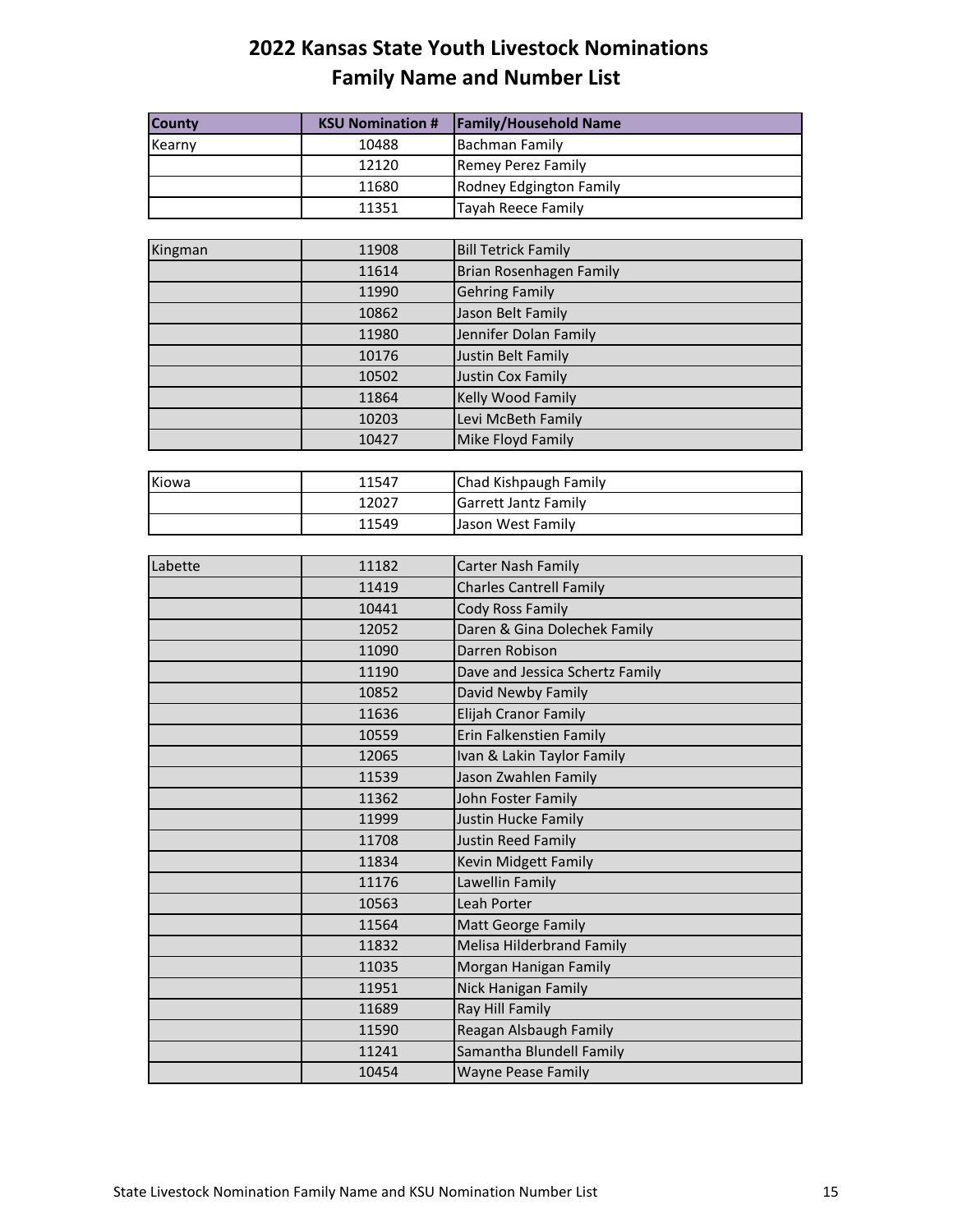| <b>KSU Nomination #</b> | <b>Family/Household Name</b>  |
|-------------------------|-------------------------------|
| 11313                   | Cheyanne Johnson Family       |
| 11677                   | <b>Corey Stephens Family</b>  |
| 12127                   | Josh Sullivan Family          |
| 11808                   | <b>Justin Shapland Family</b> |
| 11394                   | Justin Whipple Family         |
|                         |                               |
| 12062                   | <b>Ashley Marah Family</b>    |
| 11528                   | Audrey McKiddy Family         |
| 11928                   | <b>Brendon Lueck Family</b>   |
| 11532                   | Caden Guthrie Family          |
| 12086                   | Chad DeGraeve Family          |
| 10468                   | <b>Chris McDougal Family</b>  |
| 11676                   | <b>CM Wise Family</b>         |
| 11334                   | <b>Corey Croxell Family</b>   |
| 11477                   | Craig Bracken Family          |
| 11962                   | <b>Eric Attbery Family</b>    |
| 11883                   | Ernie Rieke Family            |
| 10699                   | <b>Gerald Theis Family</b>    |
| 10775                   | Habjan Family                 |
| 11687                   | Jason & Becky Stewart Family  |
| 11523                   | Jeff Simpson Family           |
| 11694                   | John Navinsky Family          |
| 11348                   | Karen Bottary Family          |
| 12043                   | Kevin & Cassie Miller Family  |
| 10287                   | Larry Caenen Family           |
| 10440                   | Luke Wood Family              |
| 11953                   | <b>Malorie Volker Family</b>  |
| 11745                   | Margaret Colgrove Family      |
| 12099                   | Mark & Katie Aufdemberge      |
| 10774                   | Michael Coffin Family         |
| 11189                   | Neil Highfill Family          |
| 11087                   | <b>Pierce Family</b>          |
| 11044                   | <b>Todd Lux Family</b>        |
| 10652                   | <b>Todd Walden Family</b>     |
| 11921                   | <b>Woods Family</b>           |
|                         |                               |

| <b>ILincoln</b> | 10060 | Chevenne Meyer Family            |
|-----------------|-------|----------------------------------|
|                 | 12039 | <b>I</b> Maddie Dobrinski Family |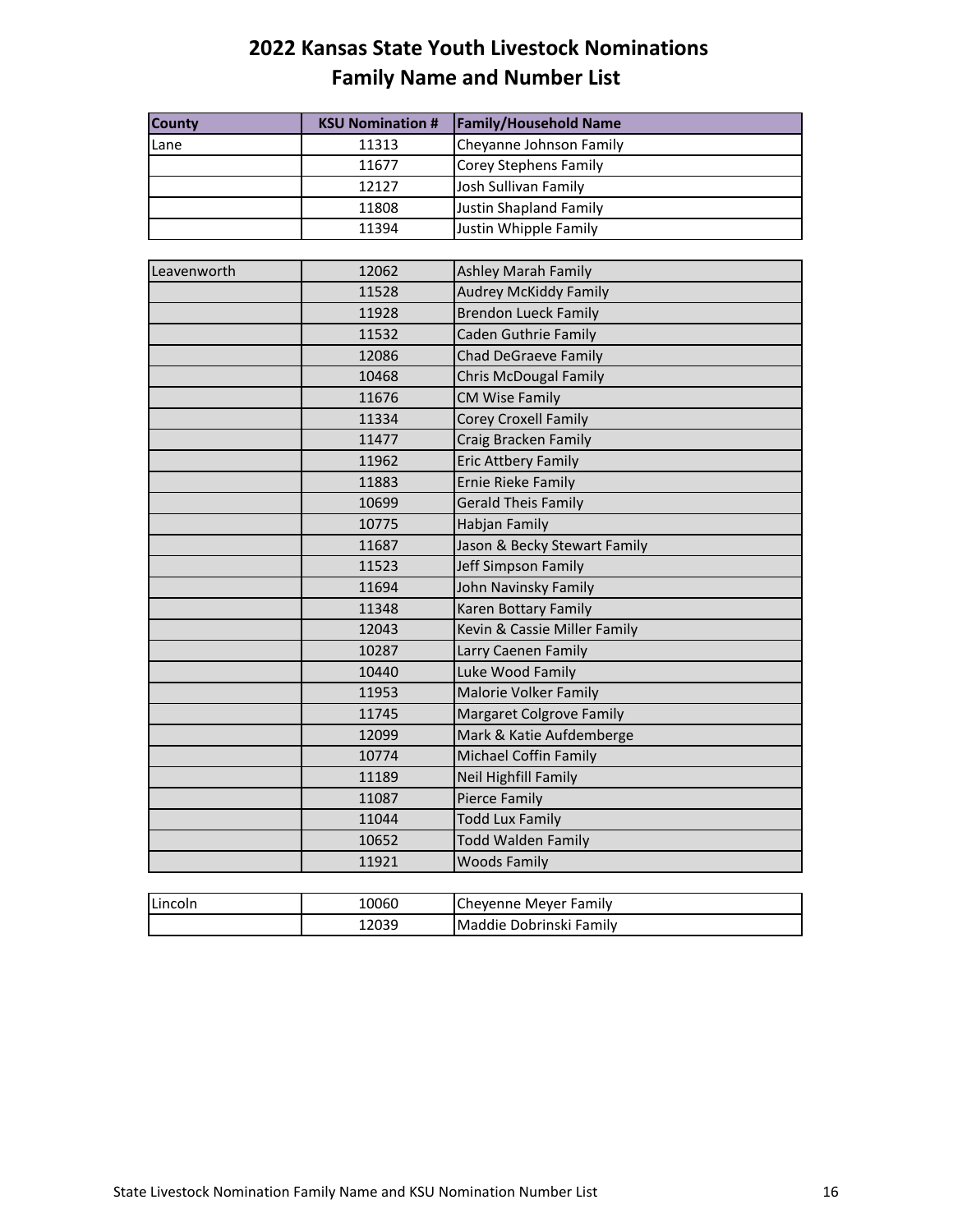| <b>County</b> | <b>KSU Nomination #</b> | <b>Family/Household Name</b>     |
|---------------|-------------------------|----------------------------------|
| Linn          | 10090                   | <b>Aust Family</b>               |
|               | 11320                   | <b>Austin Stroup Family</b>      |
|               | 10562                   | <b>Brake Family</b>              |
|               | 11219                   | Clint Eastwood Family            |
|               | 12126                   | C Troxel Family                  |
|               | 11350                   | Darick Chapman Family            |
|               | 11235                   | Dustin Rhynerson Family          |
|               | 11245                   | Franklin Family                  |
|               | 11713                   | Jenny Caruso Family              |
|               | 11833                   | Kadence Mohler                   |
|               | 11230                   | Matt Caldwell Family             |
|               | 11231                   | Parker Schwarz Family            |
|               | 11957                   | Paul Baird Family                |
|               | 10482                   | Robert A. Peine Family           |
|               | 11943                   | <b>Russell Pope Family</b>       |
|               | 10976                   | Scot Lanham Family               |
|               | 12095                   | <b>Scott Teagarden Family</b>    |
|               | 11506                   | <b>Thomas Schull Family</b>      |
|               | 11969                   | Zander Shideler Family           |
|               |                         |                                  |
| Logan         | 11617                   | <b>Austin Zerr Family</b>        |
|               |                         |                                  |
| Lyon          | 11570                   | <b>Billy McCoy Family</b>        |
|               | 11085                   | <b>Brooke Finnerty Family</b>    |
|               | 11845                   | <b>Charles Steffes Family</b>    |
|               | 11717                   | <b>Clara Traffanstedt Family</b> |
|               | 11494                   | Dawn Young Family                |
|               | 11378                   | <b>DeDonder Farms</b>            |
|               | 11544                   | <b>Emma Miller Family</b>        |
|               | 10170                   | John & Viola Fritts Family       |
|               | 11259                   | Justin Van Sickle Family         |
|               | 11172                   | <b>Kate Rees</b>                 |
|               | 11979                   | Larry Rust Family                |
|               | 11856                   | Nolan Frantz Family              |
|               | 11707                   | Ryan Karjala Family              |
|               | 11260                   | <b>Stacie Miser Family</b>       |
|               | 12113                   | Steven Wittgartner Family        |
|               | 12063                   | Thomas Patterson Family          |
|               | 10471                   | <b>Wecker Farm</b>               |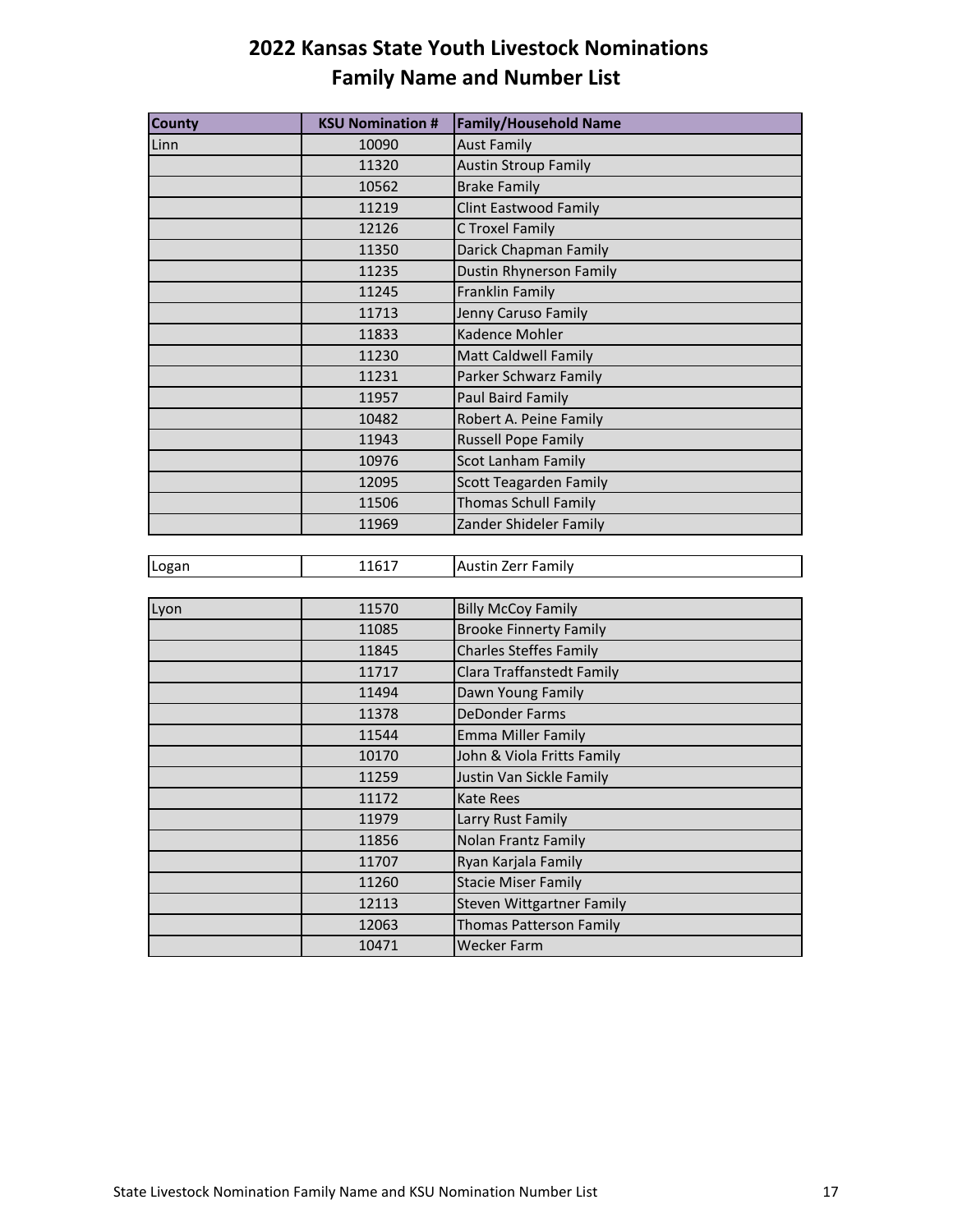| <b>County</b> | <b>KSU Nomination #</b> | <b>Family/Household Name</b>  |
|---------------|-------------------------|-------------------------------|
| Marion        | 11841                   | <b>Brandy Hanson Family</b>   |
|               | 10499                   | <b>Gene Barney Family</b>     |
|               | 10133                   | Jarrod Gaines Family          |
|               | 11076                   | Jessica Vannocker Family      |
|               | 11261                   | Justin Smith Family           |
|               | 11823                   | McDermott/Morgan Family       |
|               | 10348                   | Merrell/Dunagan               |
|               | 11839                   | Michelle Hajeck Family        |
|               | 10527                   | <b>Rickey Roberts Family</b>  |
|               | 10134                   | Ryan Peters Family            |
|               | 11107                   | Soyez Family                  |
|               | 10997                   | <b>Suzanne Meier Family</b>   |
|               |                         |                               |
| Marshall      | 11282                   | <b>Borgerding Family</b>      |
|               | 11434                   | <b>Brandon Vering Family</b>  |
|               | 11144                   | Bryndon & Julie Meinhardt     |
|               | 11728                   | <b>CJS Studer Family</b>      |
|               | 11703                   | <b>Colleen Voet Family</b>    |
|               | 11927                   | Jarrod Gillig Family          |
|               | 11284                   | Jerry Gerstner Family         |
|               | 11595                   | Kevin Turnbull Family         |
|               | 10785                   | Mark Dwerlkotte Family        |
|               | 11655                   | Norman Moss Family            |
|               | 11804                   | Rex & Kendra Michaelis Family |
|               | 11435                   | Sierra Landoll Family         |
|               | 10071                   | <b>Wes Denton Family</b>      |
|               |                         |                               |
| McPherson     | 11584                   | <b>Brad Smith Family</b>      |
|               | 11483                   | Dale Knoll Family             |
|               | 10362                   | Flint & Alice Toews Family    |
|               | 11316                   | <b>Isom Marston</b>           |
|               | 11485                   | Jase & Josie Beltz            |
|               | 11243                   | Jeff Kruse Family             |
|               | 10826                   | Kylie & Kayla Fox Family      |
|               | 12045                   | Landon & Shelby Shaw Family   |
|               | 11638                   | Lee Burgess Family            |
|               | 12033                   | Nikki Larson Family           |
|               | 11559                   | Prieb Family                  |
|               | 12019                   | Ryan Reiff Family             |
|               | 10873                   | Shane Eck Family              |
|               | 12026                   | Zeke Durr Family              |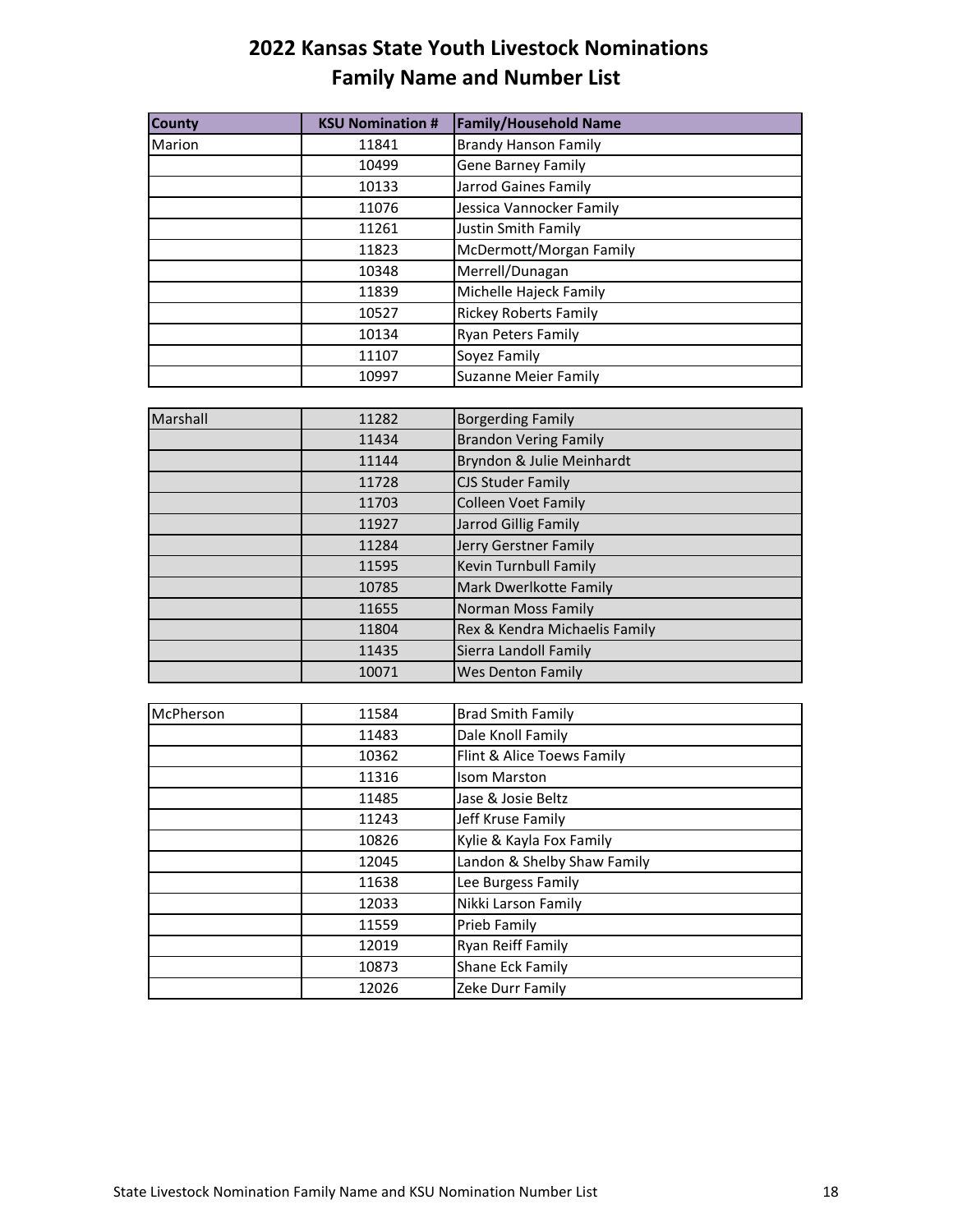| Meade<br>11807<br>Doug Langhofer Family<br>11212<br><b>Harlow Livestock</b><br>11780<br>Levi Ingram Family<br><b>RWK Henson Family</b><br>12061<br>11946<br>Ryan Urquidez & Carrie Padgett<br>11937<br><b>Taylor Stapleton Family</b><br>Tony Lynn Family<br>11815<br><b>Travis Frieser Family</b><br>11949<br>Miami<br>11488<br><b>Adam Ward Family</b><br><b>Colby Reed Family</b><br>11850<br>11828<br>Cunningham Familiy<br>11308<br>Dan Hensley Family<br>10201<br><b>Grace Young</b><br>11327<br>Hanna Knop Family<br><b>Heather Bueker Family</b><br>11963<br>11043<br>Jason Hickman Family<br>10316<br>Jon Wilson Family<br>11750<br>Kelsey Kwiatkowski Family<br>Rex Hendrickson Family<br>10188<br>10979<br>Steve Cutshaw/EGEA Family<br>TJ Williams Family<br>11874<br>11665<br><b>Tyler Roth Family</b><br>Willa Moylan Family<br>11496<br>Mitchell<br>11647<br>Jacob Ludwig Family<br>Jay Weston Family<br>11898<br>Jessica Dunigan Family<br>11844<br>Jon & Erin Abercrombie Family<br>11884<br>11406<br><b>Adam Ewing Family</b><br>Montgomery<br>11817<br><b>Austin Bruce Family</b><br>11906<br>Clay & Chelsea Scott Family<br>Craig Newby Family<br>10370<br>11695<br>Halle Hayes<br>Jace Wren Family<br>11688<br>11756<br>Jackie Chandler Family<br>Jason McVey Family<br>11831<br>Jeff Allen Family<br>11438<br>11443<br>Joel Keene Family<br>11450<br>Kaden Blagg Family<br>11305<br>Keith Kuehn Family<br>11672<br>Kevin Edwards Family<br>11156<br>Randy Small Family<br>Thane McFall Family<br>11569<br><b>Travis Lee Family</b><br>11650 | <b>County</b> | <b>KSU Nomination #</b> | <b>Family/Household Name</b> |
|-------------------------------------------------------------------------------------------------------------------------------------------------------------------------------------------------------------------------------------------------------------------------------------------------------------------------------------------------------------------------------------------------------------------------------------------------------------------------------------------------------------------------------------------------------------------------------------------------------------------------------------------------------------------------------------------------------------------------------------------------------------------------------------------------------------------------------------------------------------------------------------------------------------------------------------------------------------------------------------------------------------------------------------------------------------------------------------------------------------------------------------------------------------------------------------------------------------------------------------------------------------------------------------------------------------------------------------------------------------------------------------------------------------------------------------------------------------------------------------------------------------------------------------------------------------------|---------------|-------------------------|------------------------------|
|                                                                                                                                                                                                                                                                                                                                                                                                                                                                                                                                                                                                                                                                                                                                                                                                                                                                                                                                                                                                                                                                                                                                                                                                                                                                                                                                                                                                                                                                                                                                                                   |               |                         |                              |
|                                                                                                                                                                                                                                                                                                                                                                                                                                                                                                                                                                                                                                                                                                                                                                                                                                                                                                                                                                                                                                                                                                                                                                                                                                                                                                                                                                                                                                                                                                                                                                   |               |                         |                              |
|                                                                                                                                                                                                                                                                                                                                                                                                                                                                                                                                                                                                                                                                                                                                                                                                                                                                                                                                                                                                                                                                                                                                                                                                                                                                                                                                                                                                                                                                                                                                                                   |               |                         |                              |
|                                                                                                                                                                                                                                                                                                                                                                                                                                                                                                                                                                                                                                                                                                                                                                                                                                                                                                                                                                                                                                                                                                                                                                                                                                                                                                                                                                                                                                                                                                                                                                   |               |                         |                              |
|                                                                                                                                                                                                                                                                                                                                                                                                                                                                                                                                                                                                                                                                                                                                                                                                                                                                                                                                                                                                                                                                                                                                                                                                                                                                                                                                                                                                                                                                                                                                                                   |               |                         |                              |
|                                                                                                                                                                                                                                                                                                                                                                                                                                                                                                                                                                                                                                                                                                                                                                                                                                                                                                                                                                                                                                                                                                                                                                                                                                                                                                                                                                                                                                                                                                                                                                   |               |                         |                              |
|                                                                                                                                                                                                                                                                                                                                                                                                                                                                                                                                                                                                                                                                                                                                                                                                                                                                                                                                                                                                                                                                                                                                                                                                                                                                                                                                                                                                                                                                                                                                                                   |               |                         |                              |
|                                                                                                                                                                                                                                                                                                                                                                                                                                                                                                                                                                                                                                                                                                                                                                                                                                                                                                                                                                                                                                                                                                                                                                                                                                                                                                                                                                                                                                                                                                                                                                   |               |                         |                              |
|                                                                                                                                                                                                                                                                                                                                                                                                                                                                                                                                                                                                                                                                                                                                                                                                                                                                                                                                                                                                                                                                                                                                                                                                                                                                                                                                                                                                                                                                                                                                                                   |               |                         |                              |
|                                                                                                                                                                                                                                                                                                                                                                                                                                                                                                                                                                                                                                                                                                                                                                                                                                                                                                                                                                                                                                                                                                                                                                                                                                                                                                                                                                                                                                                                                                                                                                   |               |                         |                              |
|                                                                                                                                                                                                                                                                                                                                                                                                                                                                                                                                                                                                                                                                                                                                                                                                                                                                                                                                                                                                                                                                                                                                                                                                                                                                                                                                                                                                                                                                                                                                                                   |               |                         |                              |
|                                                                                                                                                                                                                                                                                                                                                                                                                                                                                                                                                                                                                                                                                                                                                                                                                                                                                                                                                                                                                                                                                                                                                                                                                                                                                                                                                                                                                                                                                                                                                                   |               |                         |                              |
|                                                                                                                                                                                                                                                                                                                                                                                                                                                                                                                                                                                                                                                                                                                                                                                                                                                                                                                                                                                                                                                                                                                                                                                                                                                                                                                                                                                                                                                                                                                                                                   |               |                         |                              |
|                                                                                                                                                                                                                                                                                                                                                                                                                                                                                                                                                                                                                                                                                                                                                                                                                                                                                                                                                                                                                                                                                                                                                                                                                                                                                                                                                                                                                                                                                                                                                                   |               |                         |                              |
|                                                                                                                                                                                                                                                                                                                                                                                                                                                                                                                                                                                                                                                                                                                                                                                                                                                                                                                                                                                                                                                                                                                                                                                                                                                                                                                                                                                                                                                                                                                                                                   |               |                         |                              |
|                                                                                                                                                                                                                                                                                                                                                                                                                                                                                                                                                                                                                                                                                                                                                                                                                                                                                                                                                                                                                                                                                                                                                                                                                                                                                                                                                                                                                                                                                                                                                                   |               |                         |                              |
|                                                                                                                                                                                                                                                                                                                                                                                                                                                                                                                                                                                                                                                                                                                                                                                                                                                                                                                                                                                                                                                                                                                                                                                                                                                                                                                                                                                                                                                                                                                                                                   |               |                         |                              |
|                                                                                                                                                                                                                                                                                                                                                                                                                                                                                                                                                                                                                                                                                                                                                                                                                                                                                                                                                                                                                                                                                                                                                                                                                                                                                                                                                                                                                                                                                                                                                                   |               |                         |                              |
|                                                                                                                                                                                                                                                                                                                                                                                                                                                                                                                                                                                                                                                                                                                                                                                                                                                                                                                                                                                                                                                                                                                                                                                                                                                                                                                                                                                                                                                                                                                                                                   |               |                         |                              |
|                                                                                                                                                                                                                                                                                                                                                                                                                                                                                                                                                                                                                                                                                                                                                                                                                                                                                                                                                                                                                                                                                                                                                                                                                                                                                                                                                                                                                                                                                                                                                                   |               |                         |                              |
|                                                                                                                                                                                                                                                                                                                                                                                                                                                                                                                                                                                                                                                                                                                                                                                                                                                                                                                                                                                                                                                                                                                                                                                                                                                                                                                                                                                                                                                                                                                                                                   |               |                         |                              |
|                                                                                                                                                                                                                                                                                                                                                                                                                                                                                                                                                                                                                                                                                                                                                                                                                                                                                                                                                                                                                                                                                                                                                                                                                                                                                                                                                                                                                                                                                                                                                                   |               |                         |                              |
|                                                                                                                                                                                                                                                                                                                                                                                                                                                                                                                                                                                                                                                                                                                                                                                                                                                                                                                                                                                                                                                                                                                                                                                                                                                                                                                                                                                                                                                                                                                                                                   |               |                         |                              |
|                                                                                                                                                                                                                                                                                                                                                                                                                                                                                                                                                                                                                                                                                                                                                                                                                                                                                                                                                                                                                                                                                                                                                                                                                                                                                                                                                                                                                                                                                                                                                                   |               |                         |                              |
|                                                                                                                                                                                                                                                                                                                                                                                                                                                                                                                                                                                                                                                                                                                                                                                                                                                                                                                                                                                                                                                                                                                                                                                                                                                                                                                                                                                                                                                                                                                                                                   |               |                         |                              |
|                                                                                                                                                                                                                                                                                                                                                                                                                                                                                                                                                                                                                                                                                                                                                                                                                                                                                                                                                                                                                                                                                                                                                                                                                                                                                                                                                                                                                                                                                                                                                                   |               |                         |                              |
|                                                                                                                                                                                                                                                                                                                                                                                                                                                                                                                                                                                                                                                                                                                                                                                                                                                                                                                                                                                                                                                                                                                                                                                                                                                                                                                                                                                                                                                                                                                                                                   |               |                         |                              |
|                                                                                                                                                                                                                                                                                                                                                                                                                                                                                                                                                                                                                                                                                                                                                                                                                                                                                                                                                                                                                                                                                                                                                                                                                                                                                                                                                                                                                                                                                                                                                                   |               |                         |                              |
|                                                                                                                                                                                                                                                                                                                                                                                                                                                                                                                                                                                                                                                                                                                                                                                                                                                                                                                                                                                                                                                                                                                                                                                                                                                                                                                                                                                                                                                                                                                                                                   |               |                         |                              |
|                                                                                                                                                                                                                                                                                                                                                                                                                                                                                                                                                                                                                                                                                                                                                                                                                                                                                                                                                                                                                                                                                                                                                                                                                                                                                                                                                                                                                                                                                                                                                                   |               |                         |                              |
|                                                                                                                                                                                                                                                                                                                                                                                                                                                                                                                                                                                                                                                                                                                                                                                                                                                                                                                                                                                                                                                                                                                                                                                                                                                                                                                                                                                                                                                                                                                                                                   |               |                         |                              |
|                                                                                                                                                                                                                                                                                                                                                                                                                                                                                                                                                                                                                                                                                                                                                                                                                                                                                                                                                                                                                                                                                                                                                                                                                                                                                                                                                                                                                                                                                                                                                                   |               |                         |                              |
|                                                                                                                                                                                                                                                                                                                                                                                                                                                                                                                                                                                                                                                                                                                                                                                                                                                                                                                                                                                                                                                                                                                                                                                                                                                                                                                                                                                                                                                                                                                                                                   |               |                         |                              |
|                                                                                                                                                                                                                                                                                                                                                                                                                                                                                                                                                                                                                                                                                                                                                                                                                                                                                                                                                                                                                                                                                                                                                                                                                                                                                                                                                                                                                                                                                                                                                                   |               |                         |                              |
|                                                                                                                                                                                                                                                                                                                                                                                                                                                                                                                                                                                                                                                                                                                                                                                                                                                                                                                                                                                                                                                                                                                                                                                                                                                                                                                                                                                                                                                                                                                                                                   |               |                         |                              |
|                                                                                                                                                                                                                                                                                                                                                                                                                                                                                                                                                                                                                                                                                                                                                                                                                                                                                                                                                                                                                                                                                                                                                                                                                                                                                                                                                                                                                                                                                                                                                                   |               |                         |                              |
|                                                                                                                                                                                                                                                                                                                                                                                                                                                                                                                                                                                                                                                                                                                                                                                                                                                                                                                                                                                                                                                                                                                                                                                                                                                                                                                                                                                                                                                                                                                                                                   |               |                         |                              |
|                                                                                                                                                                                                                                                                                                                                                                                                                                                                                                                                                                                                                                                                                                                                                                                                                                                                                                                                                                                                                                                                                                                                                                                                                                                                                                                                                                                                                                                                                                                                                                   |               |                         |                              |
|                                                                                                                                                                                                                                                                                                                                                                                                                                                                                                                                                                                                                                                                                                                                                                                                                                                                                                                                                                                                                                                                                                                                                                                                                                                                                                                                                                                                                                                                                                                                                                   |               |                         |                              |
|                                                                                                                                                                                                                                                                                                                                                                                                                                                                                                                                                                                                                                                                                                                                                                                                                                                                                                                                                                                                                                                                                                                                                                                                                                                                                                                                                                                                                                                                                                                                                                   |               |                         |                              |
|                                                                                                                                                                                                                                                                                                                                                                                                                                                                                                                                                                                                                                                                                                                                                                                                                                                                                                                                                                                                                                                                                                                                                                                                                                                                                                                                                                                                                                                                                                                                                                   |               |                         |                              |
|                                                                                                                                                                                                                                                                                                                                                                                                                                                                                                                                                                                                                                                                                                                                                                                                                                                                                                                                                                                                                                                                                                                                                                                                                                                                                                                                                                                                                                                                                                                                                                   |               |                         |                              |
|                                                                                                                                                                                                                                                                                                                                                                                                                                                                                                                                                                                                                                                                                                                                                                                                                                                                                                                                                                                                                                                                                                                                                                                                                                                                                                                                                                                                                                                                                                                                                                   |               |                         |                              |
|                                                                                                                                                                                                                                                                                                                                                                                                                                                                                                                                                                                                                                                                                                                                                                                                                                                                                                                                                                                                                                                                                                                                                                                                                                                                                                                                                                                                                                                                                                                                                                   |               |                         |                              |
|                                                                                                                                                                                                                                                                                                                                                                                                                                                                                                                                                                                                                                                                                                                                                                                                                                                                                                                                                                                                                                                                                                                                                                                                                                                                                                                                                                                                                                                                                                                                                                   |               |                         |                              |
|                                                                                                                                                                                                                                                                                                                                                                                                                                                                                                                                                                                                                                                                                                                                                                                                                                                                                                                                                                                                                                                                                                                                                                                                                                                                                                                                                                                                                                                                                                                                                                   |               |                         |                              |
|                                                                                                                                                                                                                                                                                                                                                                                                                                                                                                                                                                                                                                                                                                                                                                                                                                                                                                                                                                                                                                                                                                                                                                                                                                                                                                                                                                                                                                                                                                                                                                   |               | 11438                   | Wyatt & Taylor Allen Family  |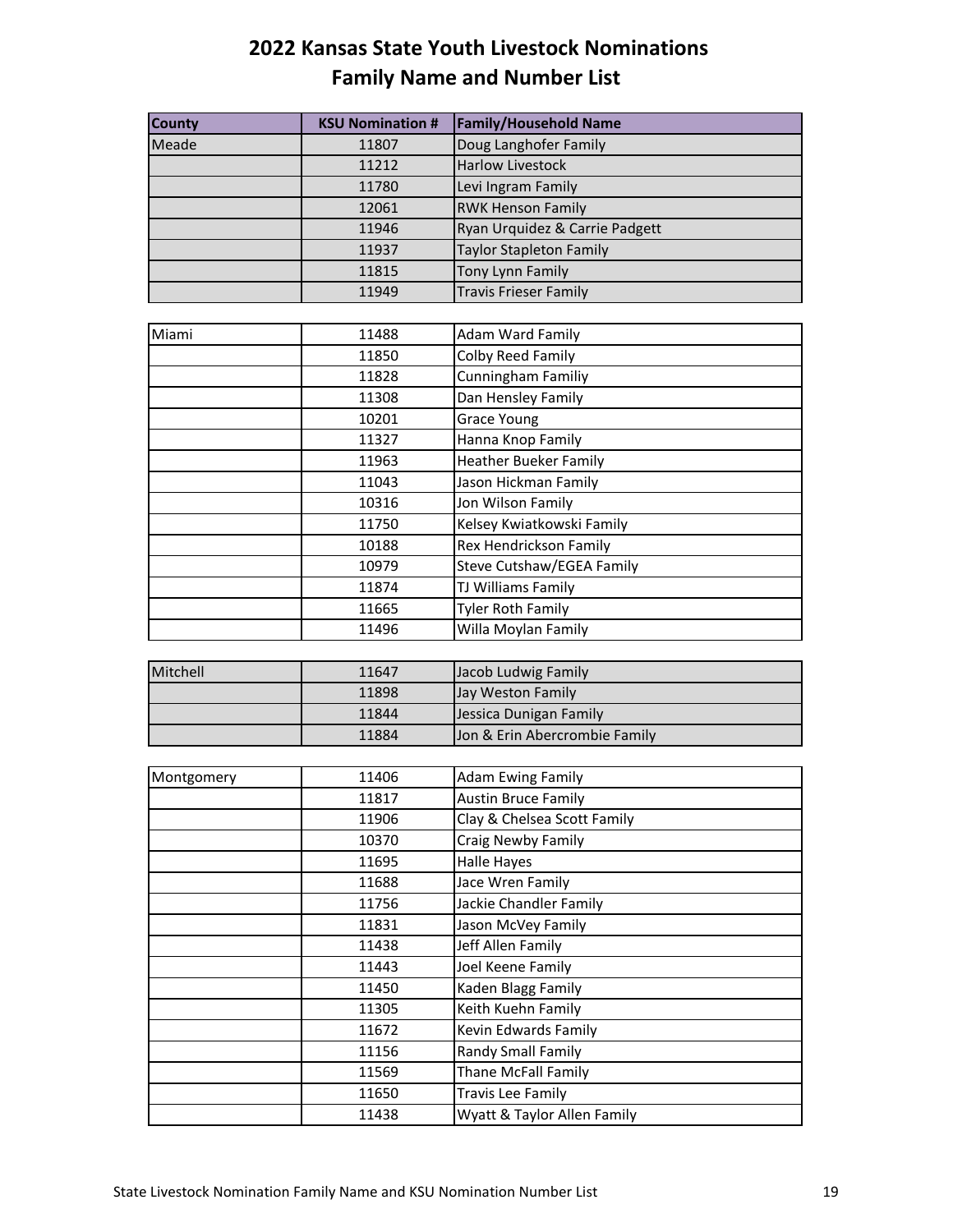| <b>County</b> | <b>KSU Nomination #</b> | <b>Family/Household Name</b> |
|---------------|-------------------------|------------------------------|
| <b>Morris</b> | 12008                   | <b>Aleece Priest Family</b>  |
|               | 10795                   | Carissa Dalquest             |
|               | 10292                   | Charles R. Downes Family     |
|               | 11840                   | Gene Hanson Family           |
|               | 11948                   | Heidi Lange Family           |
|               | 11666                   | Jeremy Thibodeaux            |
|               | 10822                   | <b>Josh Patry Family</b>     |
|               |                         |                              |
| Morton        | 11958                   | Alyssa Overpeck              |
|               | 12104                   | Brea Aranda Family           |
|               | 12009                   | Chris Higgins Family         |
|               | 10558                   | Coen Family                  |
|               | 11767                   | Jamie Williams Family        |
|               | 11175                   | Robertson Family             |
|               |                         |                              |
| Nemaha        | 11797                   | Alan Langill Family          |
|               | 11132                   | Neal Haverkamp Family        |
|               | 11654                   | <b>Ross Mosteller Family</b> |
|               |                         |                              |
| Neosho        | 12123                   | <b>Adam Harris Family</b>    |
|               | 12066                   | Chad Boaz Family             |
|               | 11111                   | Cosby Family                 |
|               | 11805                   | Dustie Elsworth Family       |
|               | 11810                   | Jeff Bartholomew Family      |
|               | 12102                   | Jentry Page Family           |
|               | 10514                   | Jonathan Duling Family       |
|               | 12000                   | Kathryn Pemberton Family     |
|               | 11827                   | Mike Golay Family            |
|               | 11926                   | Mike Hurt Family             |
|               | 10593                   | Seth O'Brien Family          |
|               | 10517                   | Tucker/Heck                  |
|               | 11512                   | Van Cleave Family            |
|               | 10566                   | <b>Wade Collins Family</b>   |
|               |                         |                              |
| <b>Ness</b>   | 10244                   | Craig Scott Family           |
|               | 11904                   | Landon Barnes Family         |
|               |                         |                              |
| Norton        | 11573                   | Jansonius/Rose Family        |
|               | 12128                   | Mikayla Alexander            |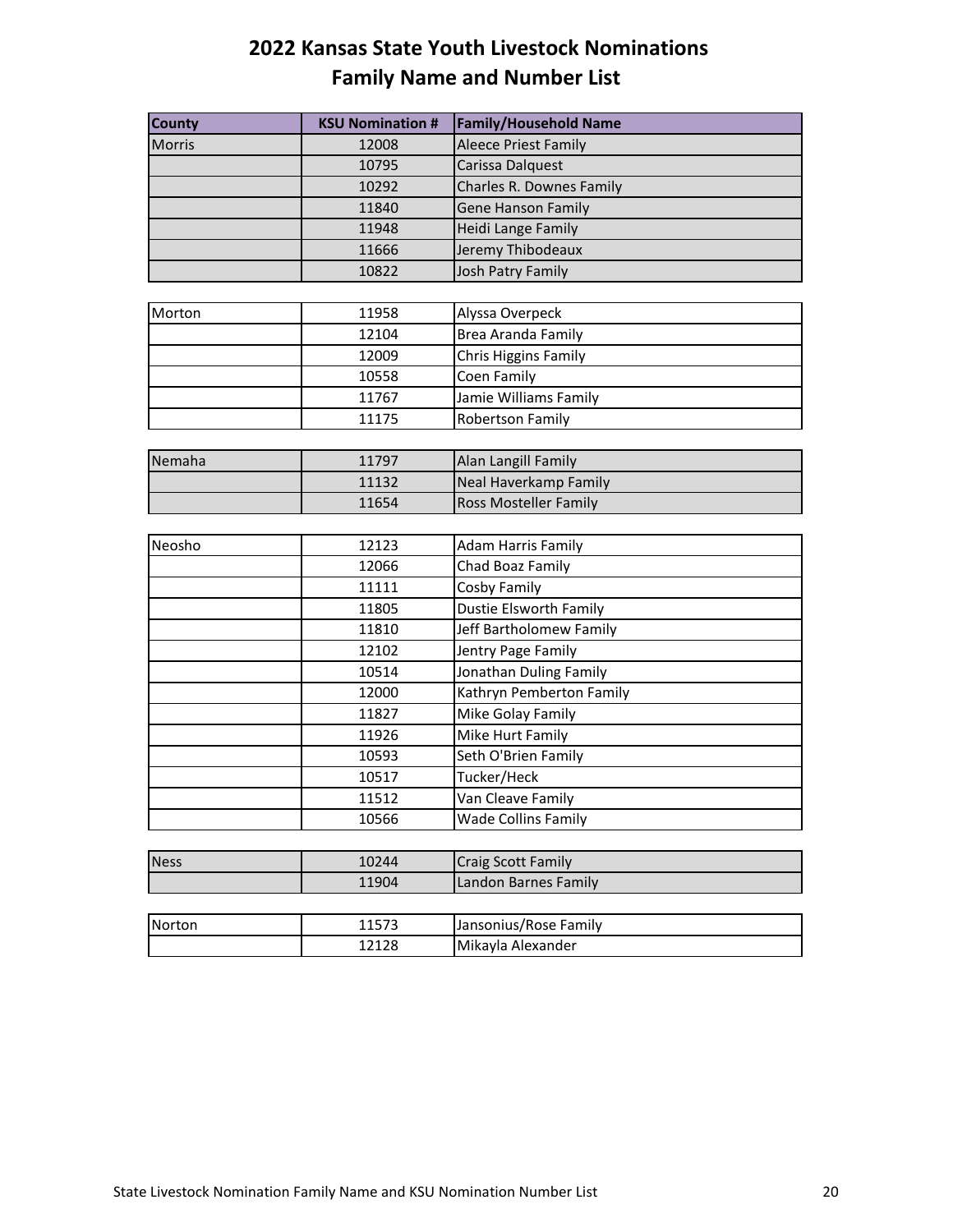| <b>County</b> | <b>KSU Nomination #</b> | <b>Family/Household Name</b>      |
|---------------|-------------------------|-----------------------------------|
| Osage         | 11885                   | <b>Caleb McNally Family</b>       |
|               | 11514                   | Chad Cannon Family                |
|               | 11499                   | <b>Chris Croucher Family</b>      |
|               | 11776                   | <b>Clinton Bosse Family</b>       |
|               | 10319                   | <b>G&amp;B Show Pigs-Garrison</b> |
|               | 11641                   | Gage Kilgore Family               |
|               | 11766                   | James Kneisler Family             |
|               | 12117                   | Keiara McCabe Family              |
|               | 12114                   | Knauber Family                    |
|               | 10301                   | <b>Matt Corwine Family</b>        |
|               | 10300                   | <b>Mitch Corwine Family</b>       |
|               | 11870                   | <b>Sand Ranch Brothers</b>        |
|               | 11978                   | <b>Tyler Williams Family</b>      |
|               |                         |                                   |
| Osborne       | 11279                   | <b>Brummer Family</b>             |
|               | 10948                   | Doug Baetz Family                 |
|               | 11160                   | <b>Dustin George Family</b>       |
|               | 10363                   | <b>Dustin Stull Family</b>        |
|               | 11179                   | Jerrad Goheen                     |
|               | 11628                   | Reilly Smith Family               |
|               | 11349                   | Rhonda Murphy Family              |
|               |                         |                                   |
| Ottawa        | 10779                   | Dan Hueser Family                 |
|               | 11293                   | <b>Katie Thrush</b>               |
|               | 10051                   | Maddy Krueger Family              |
|               | 11952                   | R.L. Johnson Family               |
|               | 11741                   | Rich Boucek Family                |
|               | 10968                   | Spencer Schrader Family           |
|               | 10838                   | <b>Stetson Junek Family</b>       |
|               | 12116                   | Tammi Alderson Family             |
|               | 11753                   | Ty Mason Ebert Family             |
|               | 11881                   | Waco & Amber Phipps Family        |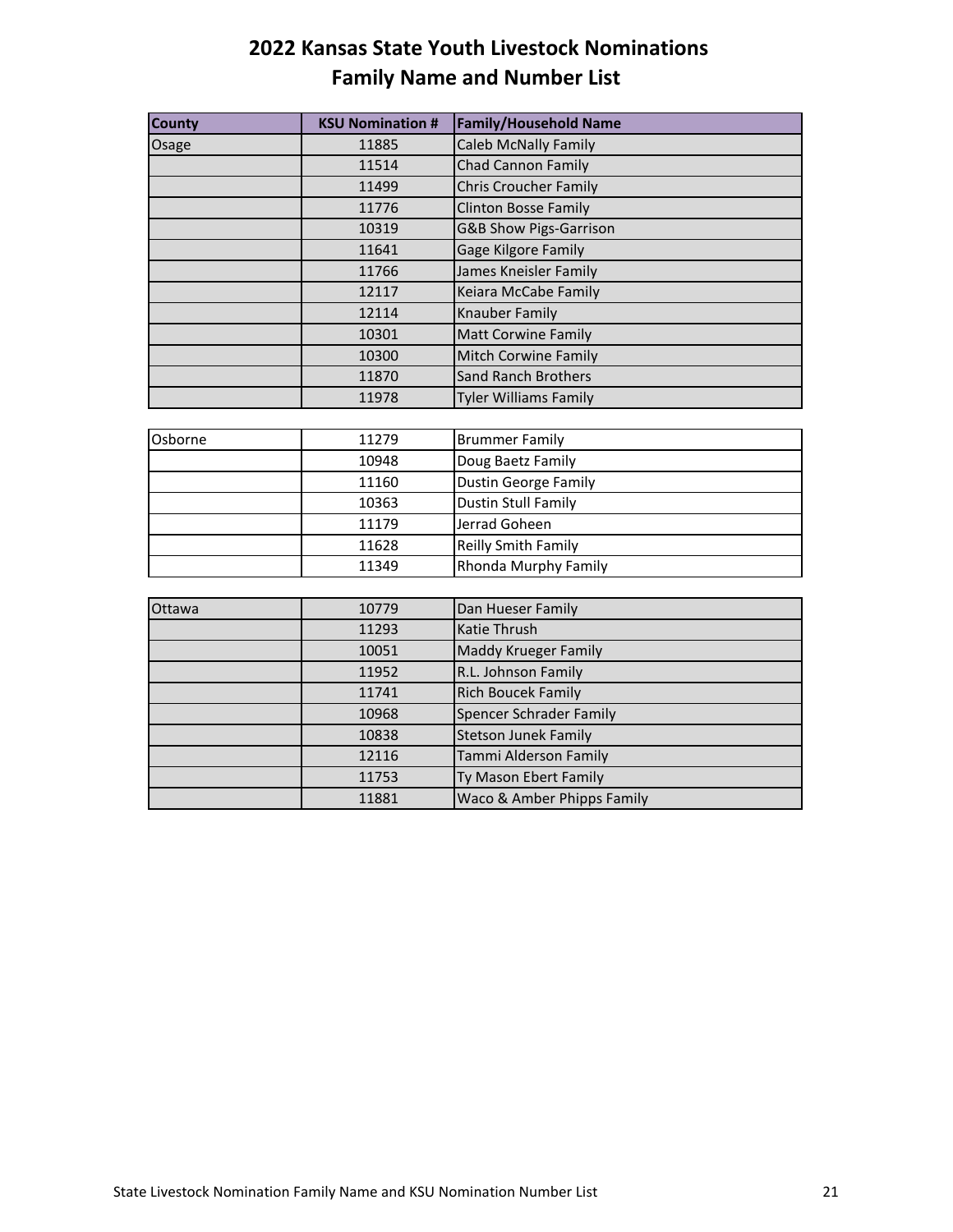| <b>County</b> | <b>KSU Nomination #</b> | <b>Family/Household Name</b>     |
|---------------|-------------------------|----------------------------------|
| Pawnee        | 11468                   | Chad Hauck Family                |
|               | 11901                   | Cooper Josefiak Family           |
|               | 10606                   | Dale Seibert Family              |
|               | 10828                   | Debby Kirby Family               |
|               | 11627                   | <b>Grayson Maxwell Family</b>    |
|               | 11798                   | Halle Barker Family              |
|               | 11303                   | Justin VanMeter Family           |
|               | 12090                   | Sabrina Lange Family             |
|               | 12034                   | <b>Scott Temple Family</b>       |
|               | 11813                   | Nathan Lemuz Family              |
|               | 11589                   | Tyson Steffen Family             |
|               |                         |                                  |
| Phillips      | 12025                   | Charlie Duncan Family            |
|               | 12012                   | Jennifer Chestnut Family         |
|               | 11886                   | Kalinda Meili Family             |
|               | 12087                   | Mindy Lamont Family              |
|               | 11773                   | <b>Rylee Delimont Family</b>     |
|               | 11234                   | Slavik Family                    |
|               |                         |                                  |
| Pottawatomie  | 12014                   | Alvin Stutzman Family            |
|               | 11938                   | Andrew Sylvester Family          |
|               | 12075                   | <b>Austin Fink Family</b>        |
|               | 11272                   | <b>Beth Riffel Family</b>        |
|               | 12051                   | <b>Bill Disberger Family</b>     |
|               | 11025                   | <b>Bob Weaber Family</b>         |
|               | 11592                   | Chris & Brandy Jones Family      |
|               | 11731                   | Darrin Figge Family              |
|               | 10277                   | Eldon Sylvester Family           |
|               | 10616                   | Gary & Karol Fike Family         |
|               | 11670                   | Hans Hoeltzel Family             |
|               | 11501                   | Jeff Jones Family                |
|               | 10217                   | Joel and Julene DeRouchey Family |
|               | 12076                   | John Nuckols Family              |
|               | 11567                   | Kaden Kearn                      |
|               | 11858                   | Kim Stewart Family               |
|               | 11763                   | Loren Louderback Family          |
|               | 11341                   | O'Shea/Deters Family             |
|               | 11865                   | <b>Richard Dugan Family</b>      |
|               | 11236                   | Rookstool Family                 |
|               | 11163                   | Shawn Rickstrew Family           |
|               | 10831                   | <b>Troy Marple Family</b>        |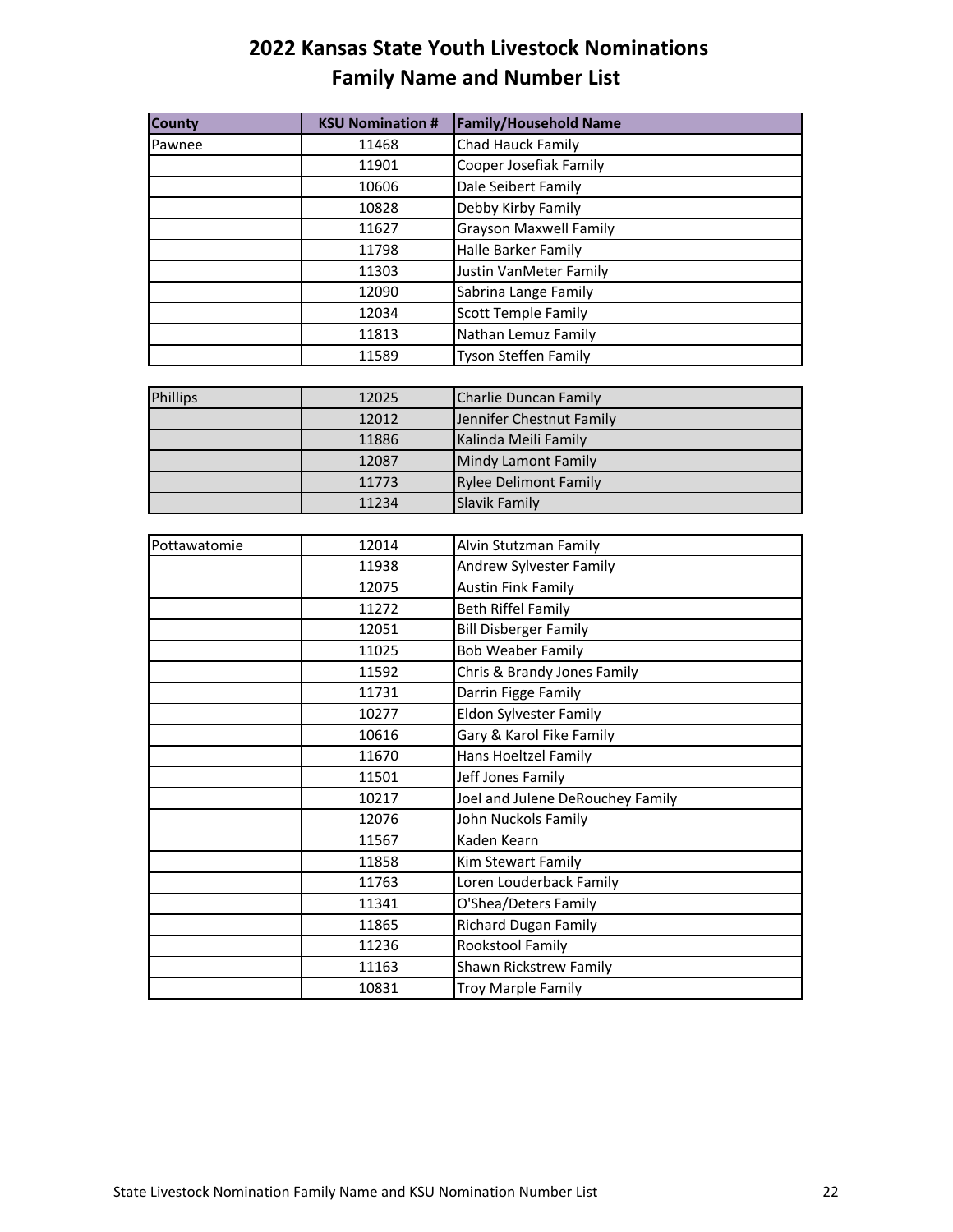| <b>County</b> | <b>KSU Nomination #</b> | <b>Family/Household Name</b>  |
|---------------|-------------------------|-------------------------------|
| Pratt         | 11006                   | Christopher Drake Family      |
|               | 10380                   | <b>McComb Family</b>          |
|               | 11402                   | Michael & Julia Hemphill      |
|               | 10027                   | <b>Montgomery Family</b>      |
|               | 12024                   | Ryan & Sharon Breiner Family  |
|               | 10192                   | Shannon Smith Family          |
|               | 10610                   | Slade Family                  |
|               | 11533                   | Swindler/Roadhouse Family     |
|               | 11531                   | Tammie Hoeme Family           |
|               |                         |                               |
| Rawlins       | 12044                   | Caleb Heskett                 |
|               | 11737                   | Samantha Cozza Family         |
|               |                         |                               |
| Reno          | 11102                   | Ashley Franklin Family        |
|               | 11738                   | <b>Aubree McCurry</b>         |
|               | 11933                   | <b>Ben Williams Family</b>    |
|               | 11762                   | <b>Brian Ballard Family</b>   |
|               | 11945                   | <b>Buell MacArthur Family</b> |
|               | 12111                   | Campbell 3C Family            |
|               | 10941                   | Chad Seidel Family            |
|               | 11787                   | CJ Blew Family                |
|               | 10983                   | <b>Combs Family</b>           |
|               | 10077                   | Cory Dieball Family           |
|               | 11382                   | David Schmucker Family        |
|               | 11726                   | Doug Hanen Family             |
|               | 11416                   | Ethan Hoskinson Family        |
|               | 11890                   | F & R Ranch Family            |
|               | 11462                   | <b>Heter Family</b>           |
|               | 11818                   | Justin Frank Family           |
|               | 10611                   | Justin & Jill Mead Family     |
|               | 10276                   | Keith Schmidt Family          |
|               | 11736                   | Kyle Geffert Family           |
|               | 12068                   | Michael Cota Family           |
|               | 11771                   | Mikayla Milburn Family        |
|               | 12040                   | Paisley Smyth                 |
|               | 11973                   | Raymond Metzger Family        |
|               | 11657                   | <b>Ryan Boggs Family</b>      |
|               | 11967                   | <b>Stallman Family</b>        |
|               | 11661                   | <b>Steven Stucky Family</b>   |
|               | 11263                   | Thimmesch Family              |
|               | 12106                   | <b>Travis Graber Family</b>   |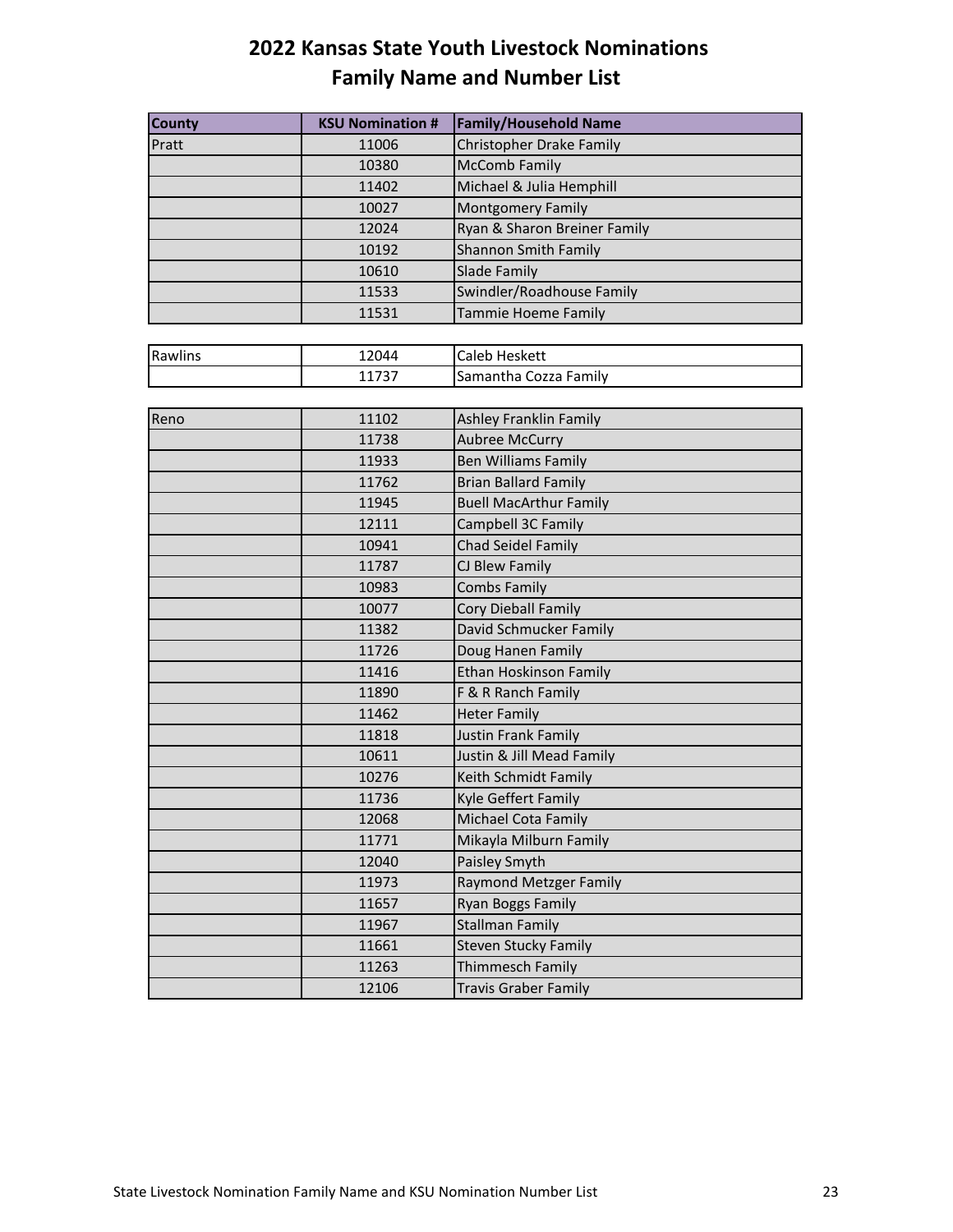| <b>County</b> | <b>KSU Nomination #</b> | <b>Family/Household Name</b>     |
|---------------|-------------------------|----------------------------------|
| Republic      | 12031                   | <b>Andrew Marston Family</b>     |
|               | 11907                   | <b>Bryan Rickard Family</b>      |
|               | 11613                   | Chesnie Dickinson Family         |
|               | 11855                   | Jeremy Snapp Family              |
|               | 10092                   | Kirk Jensen Family               |
|               | 11882                   | Wes Schou Family                 |
|               | 10635                   | <b>Wilber Family</b>             |
|               |                         |                                  |
| Rice          | 11911                   | Christopher Norez Family         |
|               | 11498                   | <b>Gary Grasser Family</b>       |
|               | 12020                   | Kentri Ludwig- Schroth Family    |
|               | 11529                   | Mark Stansbury Family            |
|               |                         |                                  |
| Riley         | 11357                   | <b>Brandy McDonald Family</b>    |
|               | 10041                   | <b>Camerlinck Cattle Company</b> |
|               | 10943                   | Daniel Wright Family             |
|               | 10769                   | <b>Howard Family</b>             |
|               | 10859                   | James Beckman Family             |
|               | 11325                   | Jason Ellis Family               |
|               | 11504                   | Jason Grady Family               |
|               | 12053                   | Jenny Bormann Family             |
|               | 12057                   | Justin Wiebers Family            |
|               | 11340                   | Lance Sharp Family               |
|               | 11339                   | Livia Olsen Family               |
|               | 11097                   | <b>Nold Family</b>               |
|               | 12070                   | Patrick Shannon Family           |
|               | 11608                   | Quinton Huncovsky Family         |
|               | 11651                   | Robert Disberger Family          |
|               | 10845                   | Steve Eckhoff Family             |
|               | 11936                   | Troy Warnken Family              |
|               | 11092                   | <b>Wendland Family</b>           |
|               | 10598                   | <b>Winter Family</b>             |
|               |                         |                                  |
| Rooks         | 11606                   | <b>Bodye Stithem Family</b>      |
|               | 12046                   | Cade Beesley Family              |
|               | 11137                   | Cady Pieper                      |
|               | 12085                   | <b>Chad Sterling Family</b>      |
|               | 11723                   | Cora Ashmore Family              |
|               | 11794                   | Damon Dix Family                 |
|               | 11920                   | Daniel Atkisson Family           |
|               | 11553                   | Fred Westhusin Family            |
|               | 11646                   | Johnni Hilbrink Family           |
|               | 10004                   | <b>Pelton Family</b>             |
|               | 11793                   | Raven Long Family                |
|               | 11565                   | Ryan Mongeau Family              |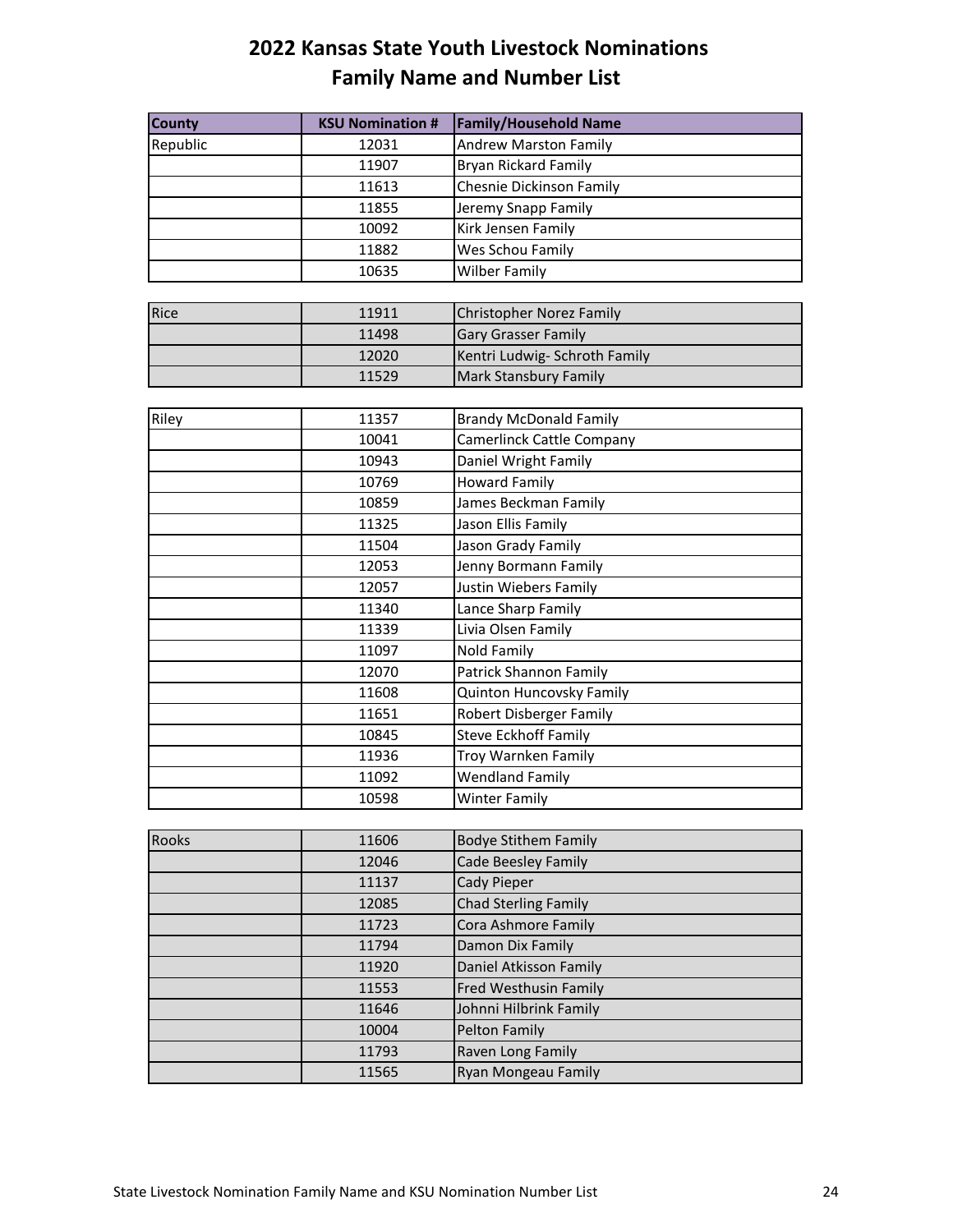| <b>County</b> | <b>KSU Nomination #</b> | <b>Family/Household Name</b> |
|---------------|-------------------------|------------------------------|
| Rush          | 12028                   | Aaron Larson Family          |
|               | 11468                   | Chad Hauck Family            |
|               | 10079                   | James Bartonek Family        |
|               | 11360                   | Jared Petersilie Family      |
|               | 11892                   | Larry Grading Family         |
|               | 11759                   | Maggie Tracy Family          |
|               | 10878                   | Michael Maneth Family        |
|               |                         |                              |
| Russell       | 11903                   | Cheyenne Blundon Family      |
|               | 10613                   | David Dickerson Family       |
|               | 11894                   | Evan Backhus Family          |
|               | 11324                   | <b>Gracie Karst Family</b>   |
|               | 10232                   | Kaylee Anglin Family         |
|               | 11355                   | Merl Ney Family              |
|               | 11742                   | Nate Stoughton Family        |
|               |                         |                              |
| Saline        | 11629                   | Blake & Jerzie Holmes Family |
|               | 11701                   | Cox/Curtis Family            |
|               | 10516                   | David Karber Family          |
|               | 10654                   | Doug Heimer Family           |
|               | 11292                   | Jason Kern Family            |
|               | 11291                   | Jennifer Wangerin 4-H Family |
|               | 11454                   | Keegan Griffin Family        |
|               | 11153                   | Kendall Pihl Family          |
|               | 11116                   | Kevin Hall Family            |
|               | 12082                   | Owen Fastert Family          |
|               | 10171                   | <b>Schrock Family</b>        |
|               | 11604                   | Shane Elkins Family          |
|               | 11287                   | <b>Steve George Family</b>   |
|               | 12073                   | Tait Walker Family           |
|               | 11987                   | Thad Hubele Family           |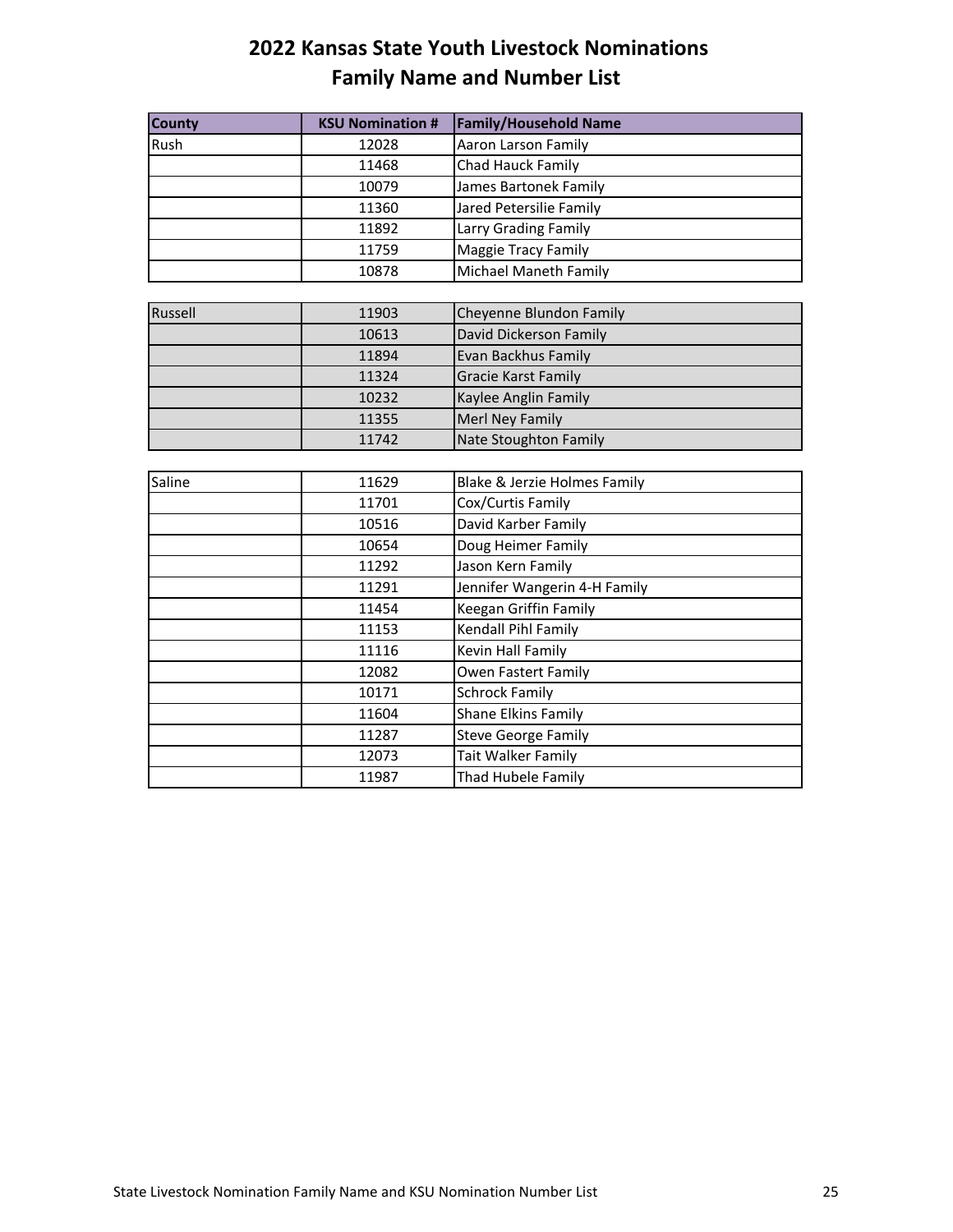| <b>County</b> | <b>KSU Nomination #</b> | <b>Family/Household Name</b>         |
|---------------|-------------------------|--------------------------------------|
| Scott         | 11425                   | <b>Baylor Vasquez Family</b>         |
|               | 11820                   | <b>Brandon Berry Family</b>          |
|               | 11878                   | <b>Brayson Mayo</b>                  |
|               | 11837                   | <b>Grady Vance Family</b>            |
|               | 11765                   | Jamie Martinez Family                |
|               | 10451                   | Jones Family                         |
|               | 12022                   | Kamdyn Moore Family                  |
|               | 11992                   | Kyle Lausch Family                   |
|               | 11577                   | Lacey Rohrbough Family               |
|               | 11983                   | Landon Frank Family                  |
|               | 11364                   | <b>Marcie Strine Family</b>          |
|               | 12032                   | <b>Teresa Noll Family</b>            |
|               |                         |                                      |
| Sedgwick      | 11997                   | <b>Byron Wells Family</b>            |
|               | 11548                   | Carey Leonard Family                 |
|               | 10050                   | Chad Hommertzheim Family             |
|               | 12047                   | <b>Collins Crew Livestock Family</b> |
|               | 10658                   | Crenshaw/Kelley                      |
|               | 11383                   | Daryn Kunkel Family                  |
|               | 10693                   | Doug & Terri Scheer Family           |
|               | 11479                   | Joe & Mandi Smarsh Family            |
|               | 11974                   | Keith Carlin Family                  |
|               | 11772                   | Mark Hoffman Family                  |
|               | 11854                   | <b>Matthew Durler Family</b>         |
|               | 11170                   | <b>McCurry Farm</b>                  |
|               | 11954                   | <b>Melanie Turner Family</b>         |
|               | 10836                   | <b>Moldenhauer Family</b>            |
|               | 11690                   | Rory Stull Family                    |
|               | 10690                   | Sadie Baird                          |
|               | 12089                   | Samantha Wiemeyer Family             |
|               | 11011                   | <b>Yung Family</b>                   |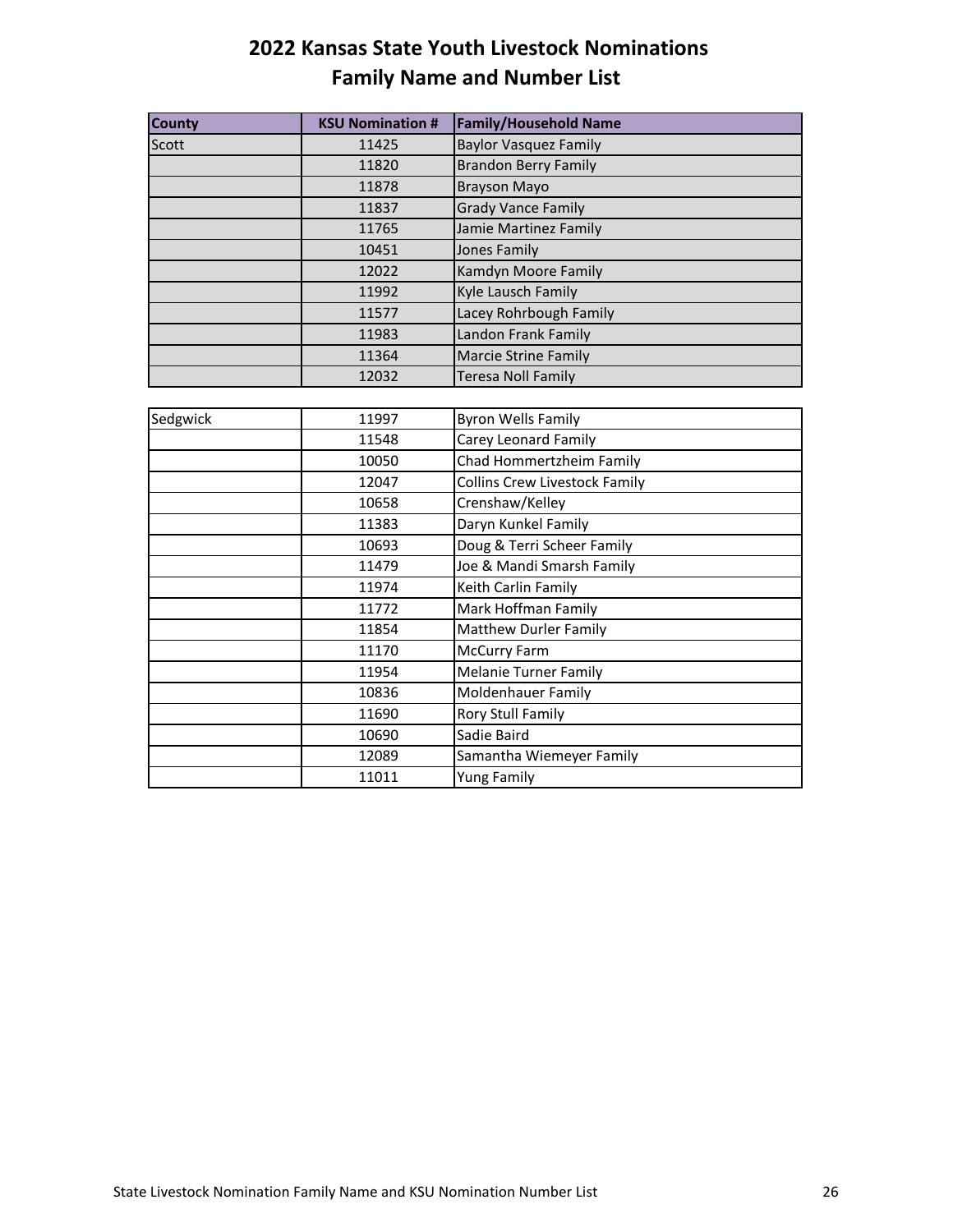| <b>County</b> | <b>KSU Nomination #</b> | <b>Family/Household Name</b>    |
|---------------|-------------------------|---------------------------------|
| Seward        | 12036                   | Aubrey Warden Family            |
|               | 11307                   | <b>Brandee Cochran Family</b>   |
|               |                         |                                 |
| Shawnee       | 11373                   | Casey Conley Family             |
|               | 11895                   | Dagan Murray Family             |
|               | 11502                   | Daniel Aubert Family            |
|               | 11491                   | Doug Peterson Family            |
|               | 11929                   | Joshua Davis Family             |
|               | 12018                   | Lance Thompson Family           |
|               | 10220                   | <b>Stahel Family</b>            |
|               | 11343                   | Toby & Shannon Weber Family     |
|               | 11404                   | <b>Troy Showalter Family</b>    |
|               |                         |                                 |
| Sheridan      | 11875                   | <b>Cortney Schippers Family</b> |
|               | 11889                   | Nicole Moser Family             |
|               |                         |                                 |
| Sherman       | 10233                   | Dechant Family                  |
|               | 10442                   | Jerry & Penny Nemechek Family   |
|               | 11739                   | Justin Quain Family             |
|               | 11910                   | Michael Dorn Family             |
|               | 11802                   | <b>Walker Eslinger Family</b>   |
|               |                         |                                 |
| Smith         | 10927                   | <b>Adam Ifland Family</b>       |
|               | 10443                   | Darin Godsey Family             |
|               | 10928                   | Dena Dannenberg Family          |
|               | 12101                   | Kenton Baetz Family             |
|               | 11961                   | <b>Rhett Kingsbury Family</b>   |
|               | 11621                   | <b>Stephen Russell Family</b>   |
|               | 11576                   | T.J. Lehmann Family             |
|               | 10085                   | <b>Tucker Family</b>            |
|               | 11649                   | <b>Wade Wagner Family</b>       |
|               | 11183                   | <b>Weltmer Farms</b>            |
|               | 11194                   | William Thayer Family           |
|               |                         |                                 |
| Stafford      | 10944                   | <b>Brian Dunn Family</b>        |
|               | 11482                   | Doggett Family                  |
|               | 10922                   | <b>Glenn Newdigger Family</b>   |
|               | 11386                   | <b>Todd Meyer Family</b>        |
|               | 10575                   | Chris Floyd Family              |
|               |                         |                                 |
| Stanton       | 11586                   | Clay Edgar Family               |
|               | 11546                   | Clint Floyd Family              |
|               | 10429                   | Jason Rios Family               |
|               | 10497                   | John Dickson Family             |
|               | 11721                   | Kathleen Arnold Family          |
|               | 11796                   | <b>Wylie Martin Family</b>      |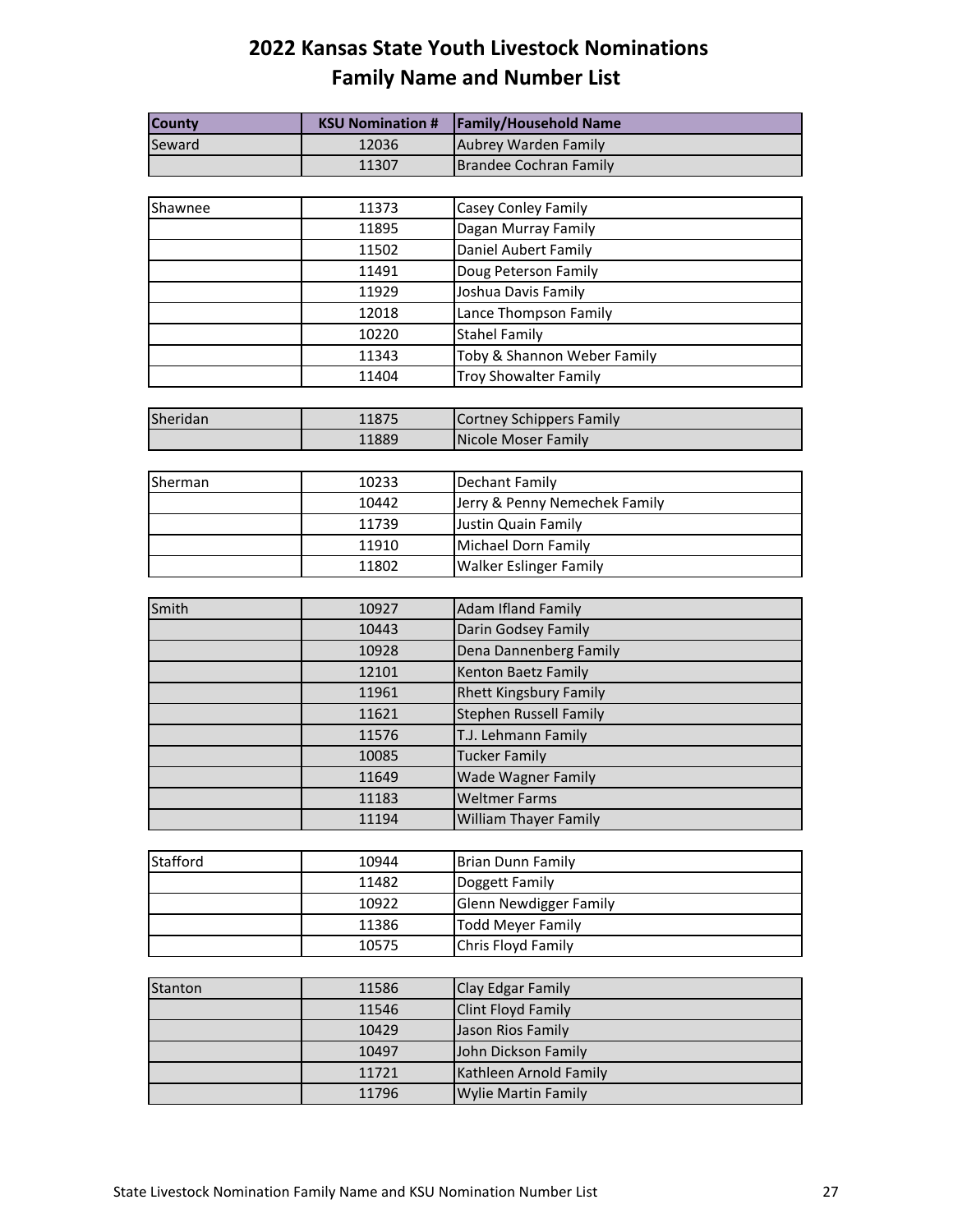| <b>County</b>  | <b>KSU Nomination #</b> | <b>Family/Household Name</b> |
|----------------|-------------------------|------------------------------|
| <b>Stevens</b> | 11376                   | Ben McClure Family           |
|                | 11925                   | Brad & Jamie Niehues Family  |
|                | 10649                   | <b>Brady Heger Family</b>    |
|                | 11867                   | <b>Chris Persing Family</b>  |
|                | 11203                   | Crawford Family              |
|                | 11610                   | Erin Kraisinger Family       |
|                | 11358                   | Gooch Family                 |
|                | 11123                   | <b>Hall Girls</b>            |
|                | 11511                   | Joel McClure Family          |
|                | 12038                   | Kelly Kirkham Family         |
|                | 12017                   | Mike Colantonio Family       |
|                | 10985                   | <b>Nulik Family</b>          |
|                | 11328                   | <b>Troy Cox Family</b>       |
|                | 11423                   | Warren Willis Family         |
|                | 12083                   | Zane Poulsen Family          |

| Sumner | 11955 | Anna Cline Family            |
|--------|-------|------------------------------|
|        | 11714 | <b>Bryan Smith Family</b>    |
|        | 11045 | <b>Colby Theurer Family</b>  |
|        | 11265 | Cooke Family                 |
|        | 11257 | <b>Dustin Nance</b>          |
|        | 11563 | Josh Lee Family              |
|        | 11719 | Kayden Koehler               |
|        | 11516 | Lewis Kuchar Family          |
|        | 11722 | Linda Chase Family           |
|        | 11277 | Payton Ginter Family         |
|        | 11439 | Sarah Pond Family            |
|        | 11720 | Skylar Troutman              |
|        | 11746 | <b>Steve DeWitt Family</b>   |
|        | 11675 | Suzie Bacon Family           |
|        | 10472 | <b>Tad Dvorak Family</b>     |
|        | 10947 | <b>Travis Theurer Family</b> |
|        | 11561 | VanZant Family               |
|        | 11437 | Virginia Scherz Family       |

| <b>Thomas</b> | 11486 | Jordan Reid Family          |
|---------------|-------|-----------------------------|
|               | 11900 | <b>Kriss-Howlett Family</b> |
|               | 10749 | Schoenfeld Family           |
|               | 11270 | Taten Emigh Family          |

| <b>Trego</b> | 11620 | Brandy Schoenberger Family     |
|--------------|-------|--------------------------------|
|              | 12092 | Crystal Parker Family          |
|              | 10963 | <b>Eric Folsom Family</b>      |
|              | 11317 | <b>Eric Littlechild Family</b> |
|              | 11444 | Logue Family                   |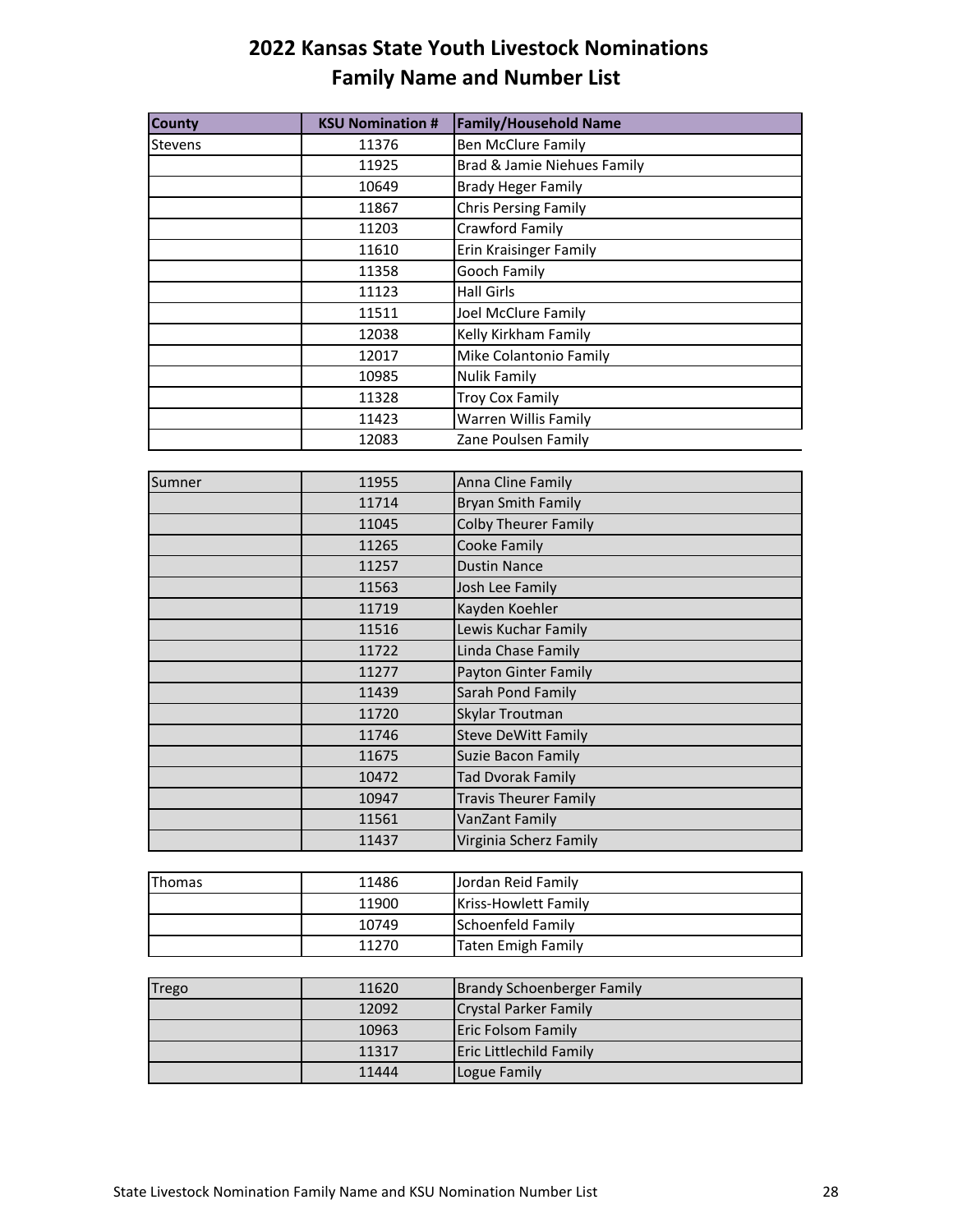| <b>County</b> | <b>KSU Nomination #</b> | <b>Family/Household Name</b>   |
|---------------|-------------------------|--------------------------------|
| Wabaunsee     | 10702                   | <b>Adam Lukert Family</b>      |
|               | 11960                   | Appelhanz/Wilson Family        |
|               | 11715                   | <b>Clint Michaelis Family</b>  |
|               | 12071                   | Cowan Livestock Family         |
|               | 12054                   | Dana & Alicsa Mayer            |
|               | 11028                   | Danny Davis Family             |
|               | 11790                   | Imthurn Family                 |
|               | 12107                   | Justin Miller Family           |
|               | 11812                   | Karsten Breiner Family         |
|               | 11777                   | Kassidi Huff Family            |
|               | 12011                   | Kelly Hoelting Family          |
|               | 11768                   | Marc Deever Family             |
|               | 11735                   | <b>Spencer Jones Family</b>    |
|               | 11897                   | Stephen & Dixie Russell Family |
|               | 10642                   | <b>Taegan Miller Family</b>    |
|               | 11935                   | Tim Ellis Family               |
|               | 11520                   | Wendy Miller Family            |
|               |                         |                                |
| Wallace       | 11572                   | <b>Beau Larson Family</b>      |
|               | 11922                   | <b>Blake Fischer Family</b>    |
|               | 10506                   | <b>Heath Perry Family</b>      |
|               | 11557                   | Ross & Megan Cox               |
|               | 11429                   | Shayne Aldridge Family         |
|               | 10491                   | <b>Stramel Family</b>          |
|               | 10732                   | Stubbs/Vandike Family          |
|               |                         |                                |
| Washington    | 10112                   | <b>Bruce Simmons Family</b>    |
|               | 10462                   | <b>Curtis Stamm Family</b>     |
|               | 11249                   | <b>Englert Family</b>          |
|               | 10457                   | Jerry Gilliam Family           |
|               | 11964                   | Regina Rencin Family           |
| Wichita       | 12002                   | <b>Geordy Kreutzer Family</b>  |
|               | 11663                   | <b>Steven Marcy Family</b>     |
|               |                         |                                |